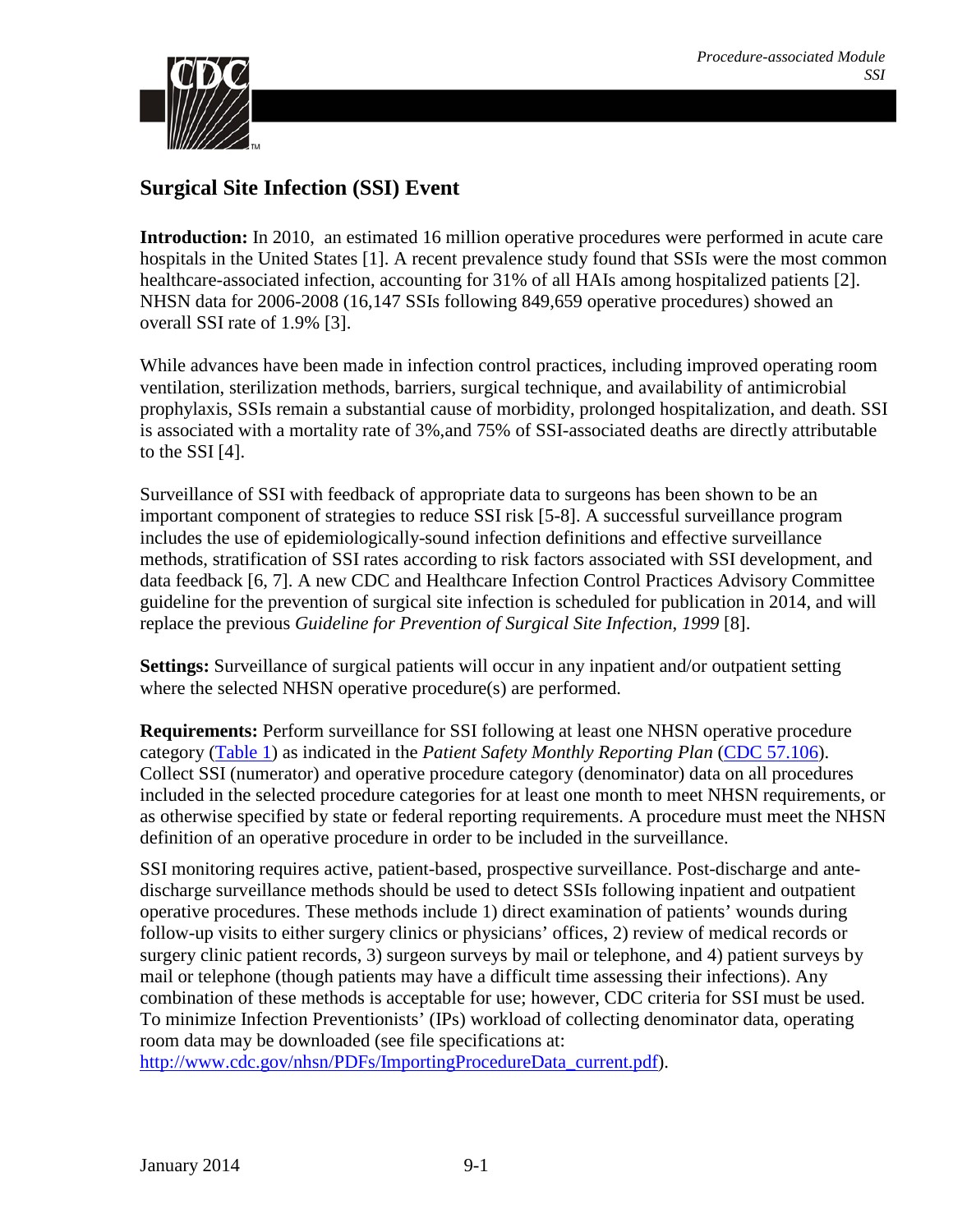

An SSI will be associated with a particular NHSN operative procedure and the facility in which that procedure was performed. Refer to the NHSN application's Help system for instruction on linking an SSI to an operative procedure.

The *International Classification of Diseases, 9th Revision Clinical Modifications* (ICD-9-CM) codes, which are defined by the ICD-9 Coordination and Maintenance Committee of the National Center for Health Statistics and the Centers for Medicare and Medicaid Services (CMS), are developed as a tool for classification of morbidity data. The wide use enables the grouping of surgery types for the purpose of determining SSI rates. ICD-9-CM codes are updated annually in October and NHSN operative procedure categories are subsequently updated and changes shared with NHSN users. [Table 1](#page-2-0) lists NHSN operative procedure category groupings by ICD-9-CM codes. Because ambulatory surgery centers and hospital outpatient surgery departments may not use ICD-9-CM procedure codes, [Table 1](#page-2-0) provides Current Procedural Terminology (CPT) code mapping for certain NHSN operative procedure categories to assist users in determining the correct NHSN code to report for outpatient surgery cases. However, when available, ICD-9-CM codes take precedence over CPTcodes when determining the appropriate NHSN operative procedure category for inpatient surgery cases. [Table 1](#page-2-0) also includes a general description of the types of operations contained in the NHSN operative procedure categories. NHSN will provide updates as needed regarding the planned transition from ICD-9-CM to ICD-10 procedure terminology by late 2014.

## **Definition of an NHSN operative procedure:**

An NHSN operative procedure is a procedure

- that is included in [Table 1](#page-2-0) *and*
- takes place during an operation where at least one incision (including laporoscopic approach) is made through the skin or mucous membrane, or reoperation via an incision that was left open during a prior operative procedure *and*
- takes place in an operating room [OR], defined as a patient care area that met the Facilities Guidelines Institute's (FGI) or American Institute of Architects' (AIA) criteria for an operating room when it was constructed or renovated [\[9\]](#page-22-0). This may include an operating room, C-section room, interventional radiology room, or a cardiac catheterization lab.

Exclusions: Otherwise eligible procedures that are assigned an ASA score of 6 are not eligible for NHSN SSI surveillance

**NOTE:** As of 2014, incisional closure is NO LONGER a part of the NHSN operative procedure definition; all otherwise eligible procedures are included, regardless of closure type.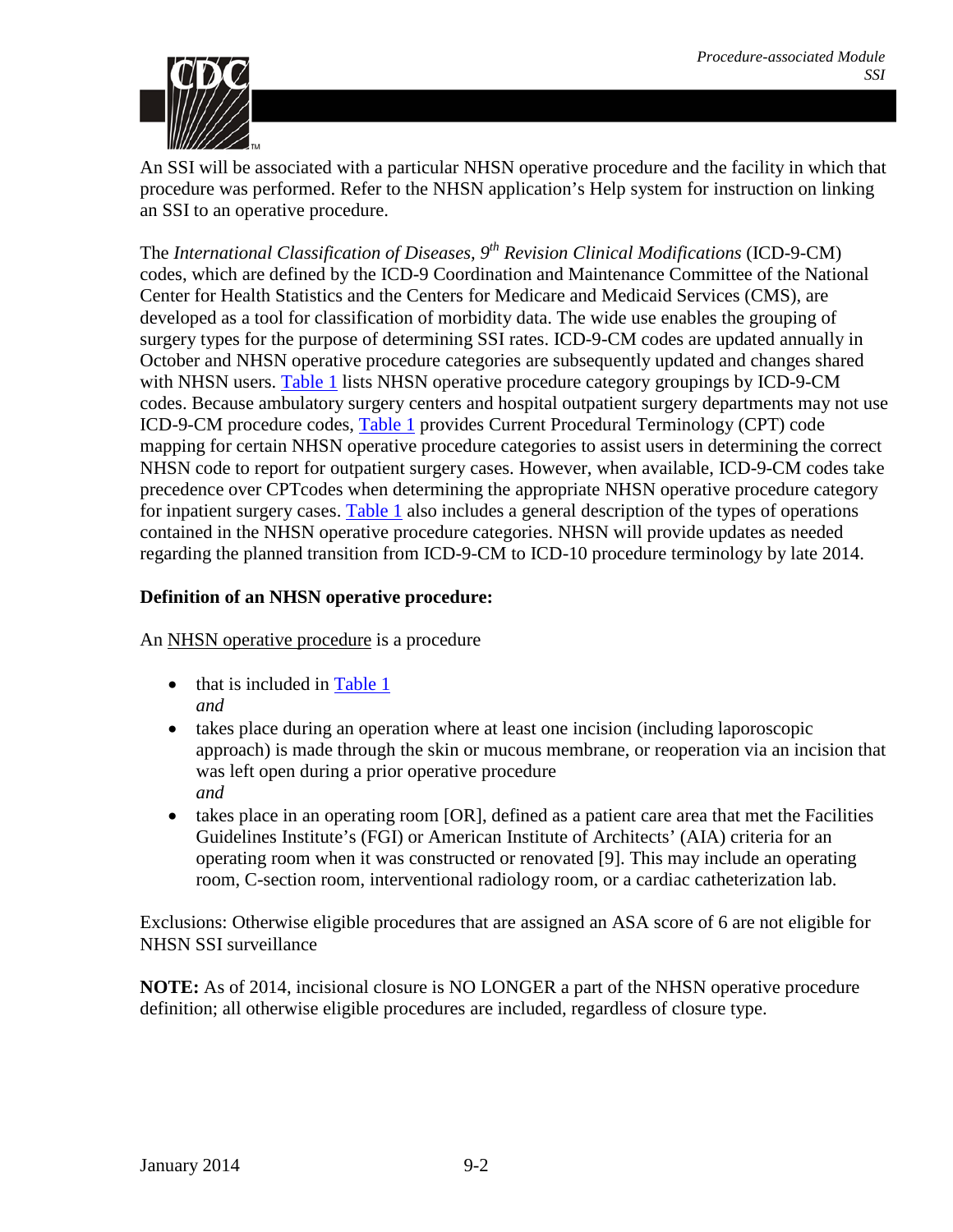

<span id="page-2-0"></span>**Table 1.** *NHSN Operative Procedure Category Mappings to ICD-9-CM Codes and CPT Codes* **(**NHSN will provide updates as needed concerning the transition from ICD-9-CM to ICD-10 procedure coding)

When available, ICD-9-CM codes take precedence over CPT codes when determining the appropriate NHSN operative procedure category for inpatient surgery cases.

| <b>Legacy</b><br>Code | <b>Operative</b><br><b>Procedure</b>         | <b>Description</b>                                                                                                                                      | <b>ICD-9-CM Codes / CPT Codes</b>                                                                                                                                                                                                                                                                                                                                                  |
|-----------------------|----------------------------------------------|---------------------------------------------------------------------------------------------------------------------------------------------------------|------------------------------------------------------------------------------------------------------------------------------------------------------------------------------------------------------------------------------------------------------------------------------------------------------------------------------------------------------------------------------------|
| <b>AAA</b>            | Abdominal<br>aortic<br>aneurysm<br>repair    | Resection of abdominal<br>aorta with anastomosis or<br>replacement                                                                                      | 38.34, 38.44, 38.64                                                                                                                                                                                                                                                                                                                                                                |
| <b>AMP</b>            | Limb<br>amputation                           | Total or partial amputation<br>or disarticulation of the<br>upper or lower limbs,<br>including digits                                                   | 84.00-84.19, 84.91                                                                                                                                                                                                                                                                                                                                                                 |
| <b>APPY</b>           | Appendix<br>surgery                          | Operation of appendix (not<br>incidental to another<br>procedure)                                                                                       | 47.01, 47.09, 47.2, 47.91, 47.92,<br>47.99                                                                                                                                                                                                                                                                                                                                         |
| <b>AVSD</b>           | Shunt for<br>dialysis                        | Arteriovenostomy for renal<br>dialysis                                                                                                                  | 39.27, 39.42                                                                                                                                                                                                                                                                                                                                                                       |
| <b>BILI</b>           | Bile duct, liver<br>or pancreatic<br>surgery | Excision of bile ducts or<br>operative procedures on the<br>biliary tract, liver or<br>pancreas (does not include<br>operations only on<br>gallbladder) | 50.0, 50.12, 50.14, 50.21-50.23,<br>50.25, 50.26, 50.29, 50.3, 50.4,<br>50.61, 50.69, 51.31-51.37, 51.39,<br>51.41-51.43, 51.49, 51.51, 51.59,<br>51.61-51.63, 51.69, 51.71, 51.72,<br>51.79, 51.81-51.83, 51.89, 51.91-<br>51.95, 51.99, 52.09, 52.12, 52.22,<br>52.3, 52.4, 52.51-52.53, 52.59-<br>52.6, 52.7, 52.92, 52.95, 52.96,<br>52.99                                     |
| <b>BRST</b>           | <b>Breast surgery</b>                        | Excision of lesion or tissue<br>of breast including radical,<br>modified, or quadrant<br>resection, lumpectomy,<br>incisional biopsy, or<br>mammoplasty | 85.12, 85.20-85.23, 85.31-85.36,<br>85.41-85.48, 85.50, 85.53-85.55,<br>85.6, 85.70-85.76, 85.79, 85.93-<br>85.96<br>19101, 19112, 19120, 19125,<br>19126, 19300, 19301, 19302,<br>19303, 19304, 19305, 19306,<br>19307, 19316, 19318, 19324,<br>19325, 19328, 19330, 19340,<br>19342, 19350, 19355, 19357,<br>19361, 19364, 19366, 19367,<br>19368, 19369, 19370, 19371,<br>19380 |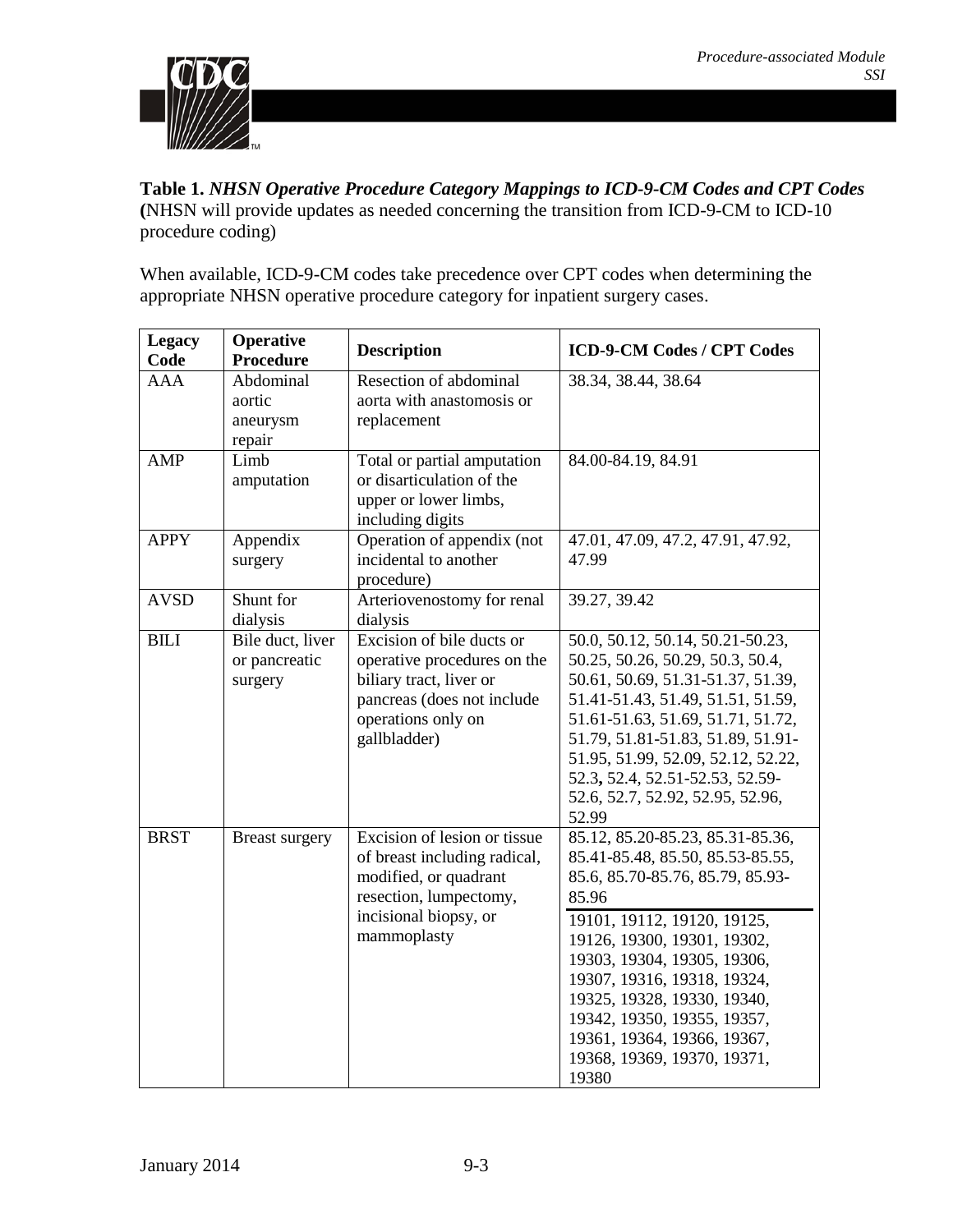

| <b>Legacy</b><br>Code | Operative<br>Procedure                                                               | <b>Description</b>                                                                                                                                                                        | <b>ICD-9-CM Codes / CPT Codes</b>                                                                                                                                                                                                                                                                                          |
|-----------------------|--------------------------------------------------------------------------------------|-------------------------------------------------------------------------------------------------------------------------------------------------------------------------------------------|----------------------------------------------------------------------------------------------------------------------------------------------------------------------------------------------------------------------------------------------------------------------------------------------------------------------------|
| <b>CARD</b>           | Cardiac<br>surgery                                                                   | Procedures on the heart;<br>includes valves or septum;<br>does not include coronary<br>artery bypass graft, surgery<br>on vessels, heart<br>transplantation, or<br>pacemaker implantation | 35.00-35.04, 35.06, 35.08, 35.10-<br>35.14, 35.20-35.28, 35.31-35.35,<br>35.39, 35.42, 35.50, 35.51, 35.53,<br>35.54, 35.60-35.63, 35.70-35.73,<br>35.81-35.84, 35.91-35.95, 35.98-<br>35.99, 37.10-37.12, 37.31-37.33,<br>37.35-37.37, 37.41, 37.49, 37.60                                                                |
| <b>CEA</b>            | Carotid<br>endarterectomy                                                            | Endarterectomy on vessels<br>of head and neck (includes<br>carotid artery and jugular<br>vein)                                                                                            | 38.12                                                                                                                                                                                                                                                                                                                      |
| CBGB                  | Coronary<br>artery bypass<br>graft with both<br>chest and<br>donor site<br>incisions | Chest procedure to perform<br>direct revascularization of<br>the heart; includes obtaining<br>suitable vein from donor<br>site for grafting                                               | 36.10-36.14, 36.19                                                                                                                                                                                                                                                                                                         |
| <b>CBGC</b>           | Coronary<br>artery bypass<br>graft with chest<br>incision only                       | Chest procedure to perform<br>direct vascularization of the<br>heart using, for example the<br>internal mammary<br>(thoracic) artery                                                      | 36.15-36.17, 36.2                                                                                                                                                                                                                                                                                                          |
| <b>CHOL</b>           | Gallbladder<br>surgery                                                               | Cholecystectomy and<br>cholecystotomy                                                                                                                                                     | 51.03, 51.04, 51.13, 51.21-51.24<br>47480, 47562, 47563, 47564,<br>47600, 47605, 47610, 47612,<br>47620                                                                                                                                                                                                                    |
| <b>COLO</b>           | Colon surgery                                                                        | Incision, resection, or<br>anastomosis of the large<br>intestine; includes large-to-<br>small and small-to-large<br>bowel anastomosis; does<br>not include rectal operations              | 17.31-17.36, 17.39, 45.03, 45.26,<br>45.41, 45.49, 45.52, 45.71-45.76,<br>45.79, 45.81-45.83, 45.92-45.95,<br>46.03, 46.04, 46.10, 46.11, 46.13,<br>46.14, 46.43, 46.52, 46.75, 46.76,<br>46.94<br>44140, 44141, 44143, 44144,<br>44145, 44146, 44147, 44150,<br>44151, 44160, 44204, 44205,<br>44206, 44207, 44208, 44210 |
| <b>CRAN</b>           | Craniotomy                                                                           | Excision repair, or<br>exploration of the brain or<br>meninges; does not include<br>taps or punctures                                                                                     | 01.12, 01.14, 01.20-01.25, 01.28,<br>01.29, 01.31, 01.32, 01.39, 01.41,<br>01.42, 01.51-01.53, 01.59, 02.11-<br>02.14, 02.91-02.93, 07.51-07.54,<br>07.59, 07.61-07.65, 07.68, 07.69,<br>07.71, 07.72, 07.79, 38.01, 38.11,<br>38.31, 38.41, 38.51, 38.61, 38.81,<br>39.28                                                 |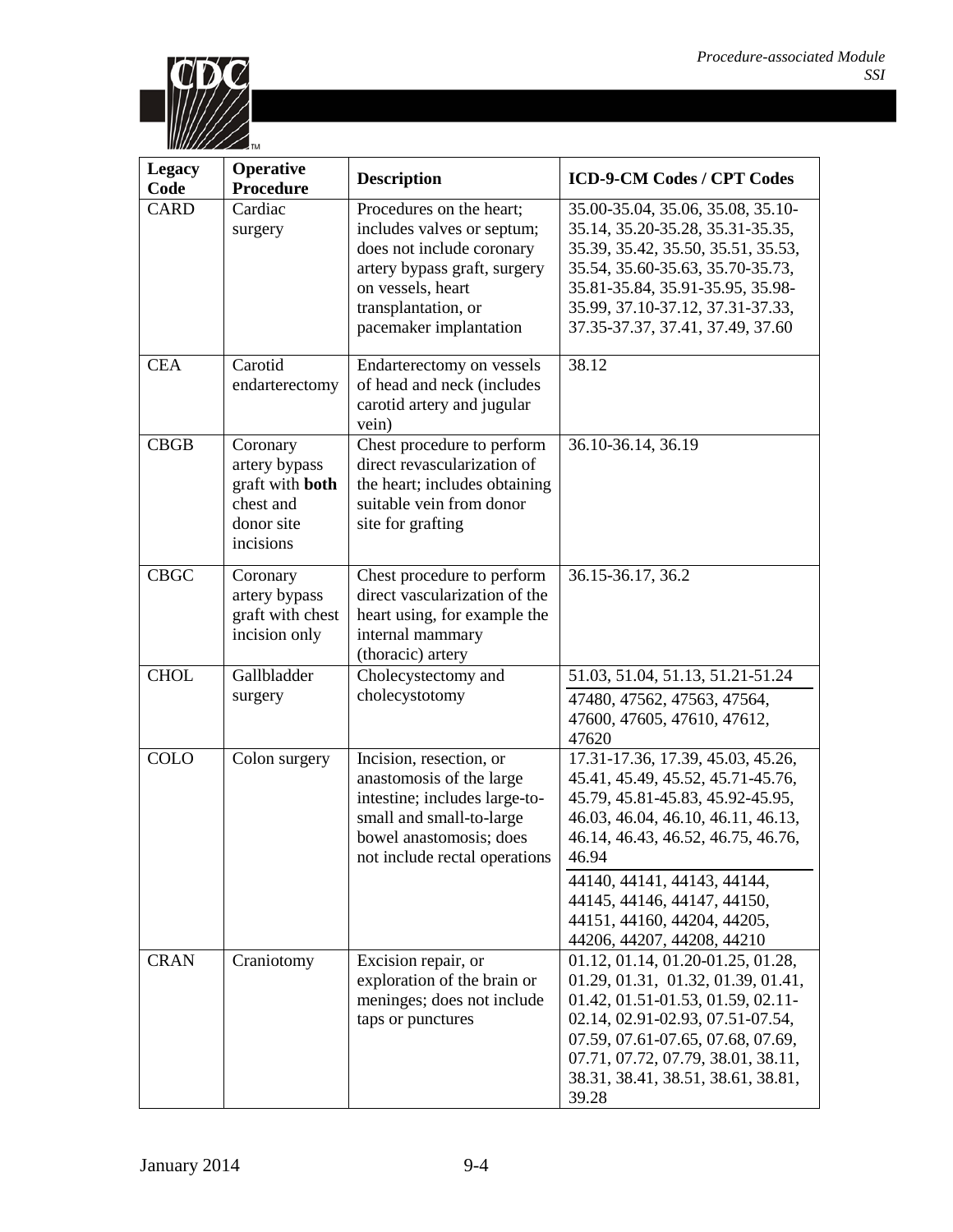

| <b>Legacy</b><br>Code | <b>Operative</b><br><b>Procedure</b> | <b>Description</b>                                                                                                                                                                    | <b>ICD-9-CM Codes / CPT Codes</b>                                                                                                                                                                                                                                                                                                                                                                                                                                                                                                  |
|-----------------------|--------------------------------------|---------------------------------------------------------------------------------------------------------------------------------------------------------------------------------------|------------------------------------------------------------------------------------------------------------------------------------------------------------------------------------------------------------------------------------------------------------------------------------------------------------------------------------------------------------------------------------------------------------------------------------------------------------------------------------------------------------------------------------|
| <b>CSEC</b>           | Cesarean<br>section                  | Obstetrical delivery by<br>Cesarean section                                                                                                                                           | 74.0, 74.1, 74.2, 74.4, 74.91, 74.99                                                                                                                                                                                                                                                                                                                                                                                                                                                                                               |
| <b>FUSN</b>           | Spinal fusion                        | Immobilization of spinal<br>column                                                                                                                                                    | 81.00-81.08                                                                                                                                                                                                                                                                                                                                                                                                                                                                                                                        |
| <b>FX</b>             | Open reduction<br>of fracture        | Open reduction of fracture<br>or dislocation of long bones<br>with or without internal or<br>external fixation; does not<br>include placement of joint<br>prosthesis                  | 79.21, 79.22, 79.25, 79.26, 79.31,<br>79.32, 79.35, 79.36, 79.51, 79.52,<br>79.55, 79.56<br>23615, 23616, 23630, 23670,<br>23680, 24515, 24516, 24538,<br>24545, 24546, 24575, 24579,<br>24586, 24587, 24635, 24665,<br>24666, 24685, 25337, 25515,<br>25525, 25526, 25545, 25574,<br>25575, 25607, 25608, 25609,<br>25652, 27236, 27244, 27245,<br>27248, 27254, 27269, 27283,<br>27506, 27507, 27511, 27513,<br>27514, 27535, 27536, 27540,<br>27758, 27759, 27766, 27769,<br>27784, 27792, 27814, 27822,<br>27826, 27827, 27828 |
| <b>GAST</b>           | Gastric surgery                      | Incision or excision of<br>stomach; includes subtotal<br>or total gastrectomy; does<br>not include vagotomy and<br>fundoplication                                                     | 43.0, 43.42, 43.49, 43.5, 43.6,<br>43.7, 43.81, 43.82, 43.89, 43.91,<br>43.99, 44.15, 44.21, 44.29, 44.31,<br>44.38-44.42, 44.49, 44.5, 44.61-<br>44.65, 44.68-44.69, 44.95-44.98                                                                                                                                                                                                                                                                                                                                                  |
| <b>HER</b>            | Herniorrhaphy                        | Repair of inguinal, femoral,<br>umbilical, or anterior<br>abdominal wall hernia; does<br>not include repair of<br>diaphragmatic or hiatal<br>hernia or hernias at other<br>body sites | 17.11-17.13, 17.21-17.24, 53.00-<br>53.05, 53.10-53.17, 53.21, 53.29,<br>53.31, 53.39, 53.41-53.43, 53.49,<br>53.51, 53.59, 53.61-53.63, 53.69<br>49491, 49492, 49495, 49496,<br>49500, 49501, 49505, 49507,<br>49520, 49521, 49525, 49550,<br>49553, 49555, 49557, 49560,<br>49561, 49565, 49566, 49568,<br>49570, 49572, 49580, 49582,<br>49585, 49587, 49590, 49650,<br>49651, 49652, 49653, 49654,<br>49655, 49656, 49657, 49659,<br>55540                                                                                     |
| <b>HPRO</b>           | Hip prosthesis                       | Arthroplasty of hip                                                                                                                                                                   | 00.70-00.73, 00.85-00.87, 81.51-<br>81.53<br>27125, 27130, 27132, 27134,<br>27137, 27138, 27236, 27299                                                                                                                                                                                                                                                                                                                                                                                                                             |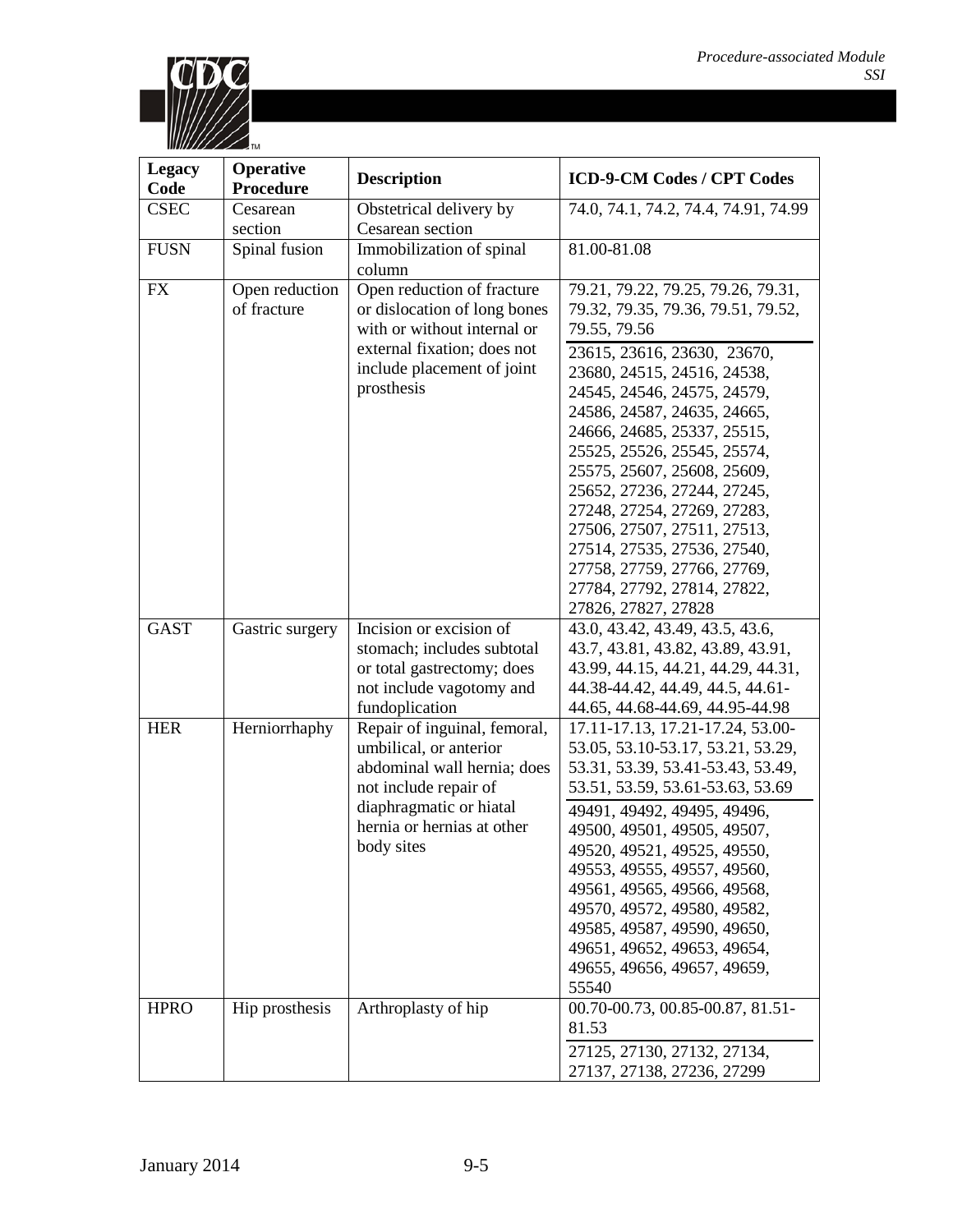

| <b>Legacy</b><br>Code | <b>Operative</b><br>Procedure | <b>Description</b>                                                                                                                    | <b>ICD-9-CM Codes / CPT Codes</b>                                                                                                                                                       |
|-----------------------|-------------------------------|---------------------------------------------------------------------------------------------------------------------------------------|-----------------------------------------------------------------------------------------------------------------------------------------------------------------------------------------|
| <b>HTP</b>            | Heart<br>transplant           | Transplantation of heart                                                                                                              | 37.51-37.55                                                                                                                                                                             |
| <b>HYST</b>           | Abdominal<br>hysterectomy     | Abdominal hysterectomy;<br>includes that by laparoscope                                                                               | 68.31, 68.39, 68.41, 68.49, 68.61,<br>68.69<br>58150, 58152, 58180, 58200,<br>58210, 58541, 58542, 58543,<br>58544, 58548, 58570, 58571,<br>58572, 58573, 58951, 58953,<br>58954, 58956 |
| <b>KPRO</b>           | Knee<br>prosthesis            | Arthroplasty of knee                                                                                                                  | 00.80-00.84, 81.54, 81.55<br>27438, 27440, 27441, 27442,<br>27443, 27445, 27446, 27447,<br>27486, 27487                                                                                 |
| <b>KTP</b>            | Kidney<br>transplant          | Transplantation of kidney                                                                                                             | 55.61, 55.69                                                                                                                                                                            |
| <b>LAM</b>            | Laminectomy                   | Exploration or<br>decompression of spinal<br>cord through excision or<br>incision into vertebral<br>structures                        | 03.01, 03.02, 03.09, 80.50, 80.51,<br>80.53, 80.54, 80.59, 84.60-84.69,<br>84.80-84.85                                                                                                  |
| <b>LTP</b>            | Liver<br>transplant           | Transplantation of liver                                                                                                              | 50.51, 50.59                                                                                                                                                                            |
| <b>NECK</b>           | Neck surgery                  | Major excision or incision<br>of the larynx and radical<br>neck dissection; does not<br>include thyroid and<br>parathyroid operations | 30.1, 30.21, 30.22, 30.29, 30.3,<br>30.4, 31.45, 40.40-40.42                                                                                                                            |
| <b>NEPH</b>           | Kidney surgery                | Resection or manipulation<br>of the kidney with or<br>without removal of related<br>structures                                        | 55.01, 55.02, 55.11, 55.12, 55.24,<br>55.31, 55.32, 55.34, 55.35, 55.39,<br>55.4, 55.51, 55.52, 55.54, 55.91                                                                            |
| <b>OVRY</b>           | Ovarian<br>surgery            | Operations on ovary and<br>related structures                                                                                         | 65.01, 65.09, 65.12, 65.13, 65.21-<br>65.25, 65.29, 65.31, 65.39, 65.41,<br>65.49, 65.51-65.54, 65.61-65.64,<br>65.71-65.76, 65.79, 65.81, 65.89,<br>65.92-65.95, 65.99                 |
| <b>PACE</b>           | Pacemaker<br>surgery          | Insertion, manipulation or<br>replacement of pacemaker                                                                                | 00.50-00.54, 17.51, 17.52, 37.70-<br>37.77, 37.79-37.83, 37.85-37.87,<br>37.89, 37.94-37.99                                                                                             |
| <b>PRST</b>           | Prostate<br>surgery           | Suprapubic, retropubic,<br>radical, or perineal excision<br>of the prostate; does not<br>include transurethral                        | 60.12, 60.3, 60.4, 60.5, 60.61,<br>60.69                                                                                                                                                |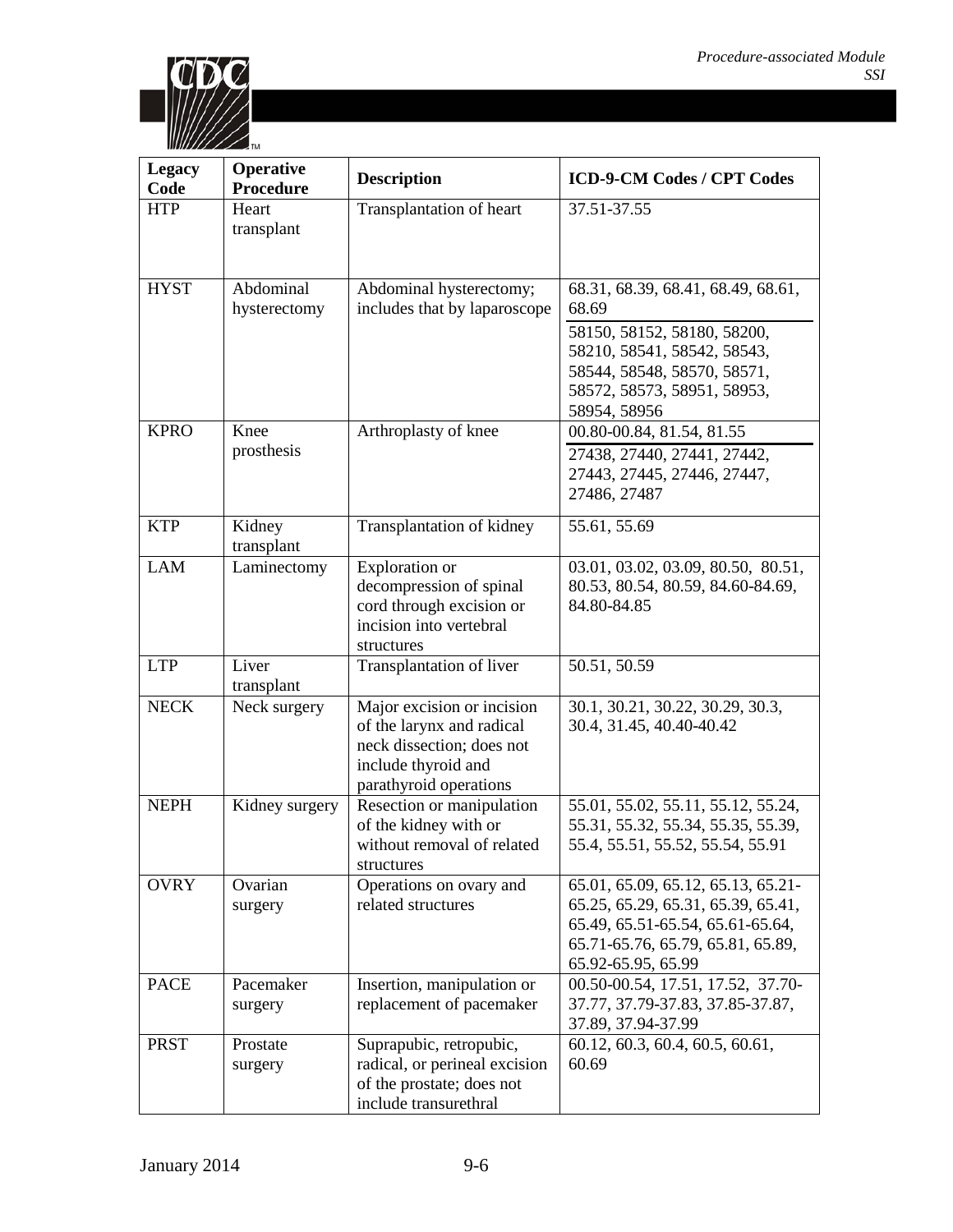

| <b>Legacy</b><br>Code | <b>Operative</b><br><b>Procedure</b> | <b>Description</b>                                    | <b>ICD-9-CM Codes / CPT Codes</b>                                     |
|-----------------------|--------------------------------------|-------------------------------------------------------|-----------------------------------------------------------------------|
|                       |                                      | resection of the prostate                             |                                                                       |
|                       |                                      |                                                       |                                                                       |
|                       |                                      |                                                       |                                                                       |
| <b>PVBY</b>           | Peripheral                           | Bypass operations on                                  | 39.29                                                                 |
|                       | vascular                             | peripheral arteries                                   |                                                                       |
|                       | bypass surgery                       |                                                       |                                                                       |
| <b>REC</b>            | Rectal surgery                       | Operations on rectum                                  | 48.25, 48.35, 48.40, 48.42, 48.43,                                    |
|                       |                                      |                                                       | 48.49-48.52, 48.59, 48.61-48.65,                                      |
| <b>RFUSN</b>          | Refusion of                          |                                                       | 48.69, 48.74                                                          |
|                       | spine                                | Refusion of spine                                     | 81.30-81.39                                                           |
| <b>SB</b>             | Small bowel                          | Incision or resection of the                          | 45.01, 45.02, 45.15, 45.31-45.34,                                     |
|                       | surgery                              | small intestine; does not                             | 45.51, 45.61-45.63, 45.91, 46.01,                                     |
|                       |                                      | include small-to-large<br>bowel anastomosis           | 46.02, 46.20-46.24, 46.31, 46.39,<br>46.41, 46.51, 46.71-46.74, 46.93 |
| <b>SPLE</b>           |                                      |                                                       | 41.2, 41.33, 41.41-41.43, 41.5,                                       |
|                       | Spleen surgery                       | Resection or manipulation<br>of spleen                | 41.93, 41.95, 41.99                                                   |
| <b>THOR</b>           | Thoracic                             | Noncardiac, nonvascular                               | 32.09, 32.1, 32.20-32.23, 32.25,                                      |
|                       | surgery                              | thoracic surgery; includes                            | 32.26, 32.29, 32.30, 32.39, 32.41,                                    |
|                       |                                      | pneumonectomy and hiatal                              | 32.49, 32.50, 32.59, 32.6, 32.9,                                      |
|                       |                                      | hernia repair or                                      | 33.0, 33.1, 33.20, 33.25, 33.28,                                      |
|                       |                                      | diaphragmatic hernia repair                           | 33.31-33.34, 33.39, 33.41-33.43,                                      |
|                       |                                      | (except through abdominal                             | 33.48, 33.49, 33.98, 33.99, 34.01-                                    |
|                       |                                      | approach)                                             | 34.03, 34.06, 34.1, 34.20, 34.26,                                     |
|                       |                                      |                                                       | 34.3, 34.4, 34.51, 34.52, 34.59,                                      |
|                       |                                      |                                                       | 34.6, 34.81-34.84, 34.89, 34.93,                                      |
| <b>THYR</b>           | Thyroid and/or                       | Resection or manipulation                             | 34.99, 53.80-53.84<br>06.02, 06.09, 06.12, 06.2, 06.31,               |
|                       | parathyroid                          | of thyroid and/or                                     | 06.39, 06.4, 06.50-06.52, 06.6,                                       |
|                       | surgery                              | parathyroid                                           | 06.7, 06.81, 06.89, 06.91-06.95,                                      |
|                       |                                      |                                                       | 06.98, 06.99                                                          |
| <b>VHYS</b>           | Vaginal                              | Vaginal hysterectomy;                                 | 68.51, 68.59, 68.71, 68.79                                            |
|                       | hysterectomy                         | includes that by laparoscope                          |                                                                       |
| <b>VSHN</b>           | Ventricular                          | Ventricular shunt                                     | 02.21, 02.22, 02.31-02.35, 02.39,                                     |
|                       | shunt                                | operations, including                                 | $02.42, 02.43, 54.95^{\dagger}$                                       |
|                       |                                      | revision and removal of                               |                                                                       |
|                       |                                      | shunt                                                 |                                                                       |
| <b>XLAP</b>           | Exploratory                          | Abdominal operations not                              | 53.71, 53.72, 53.75, 54.0, 54.11,                                     |
|                       | laparotomy                           | involving the                                         | 54.12, 54.19, 54.3, 54.4, 54.51,                                      |
|                       |                                      | gastrointestinal tract or<br>biliary system; includes | 54.59, 54.61, 54.63, 54.64, 54.71-<br>54.75, 54.92, 54.93             |
|                       |                                      | diaphragmatic hernia repair                           |                                                                       |
|                       |                                      | through abdominal                                     |                                                                       |
|                       |                                      | approach                                              |                                                                       |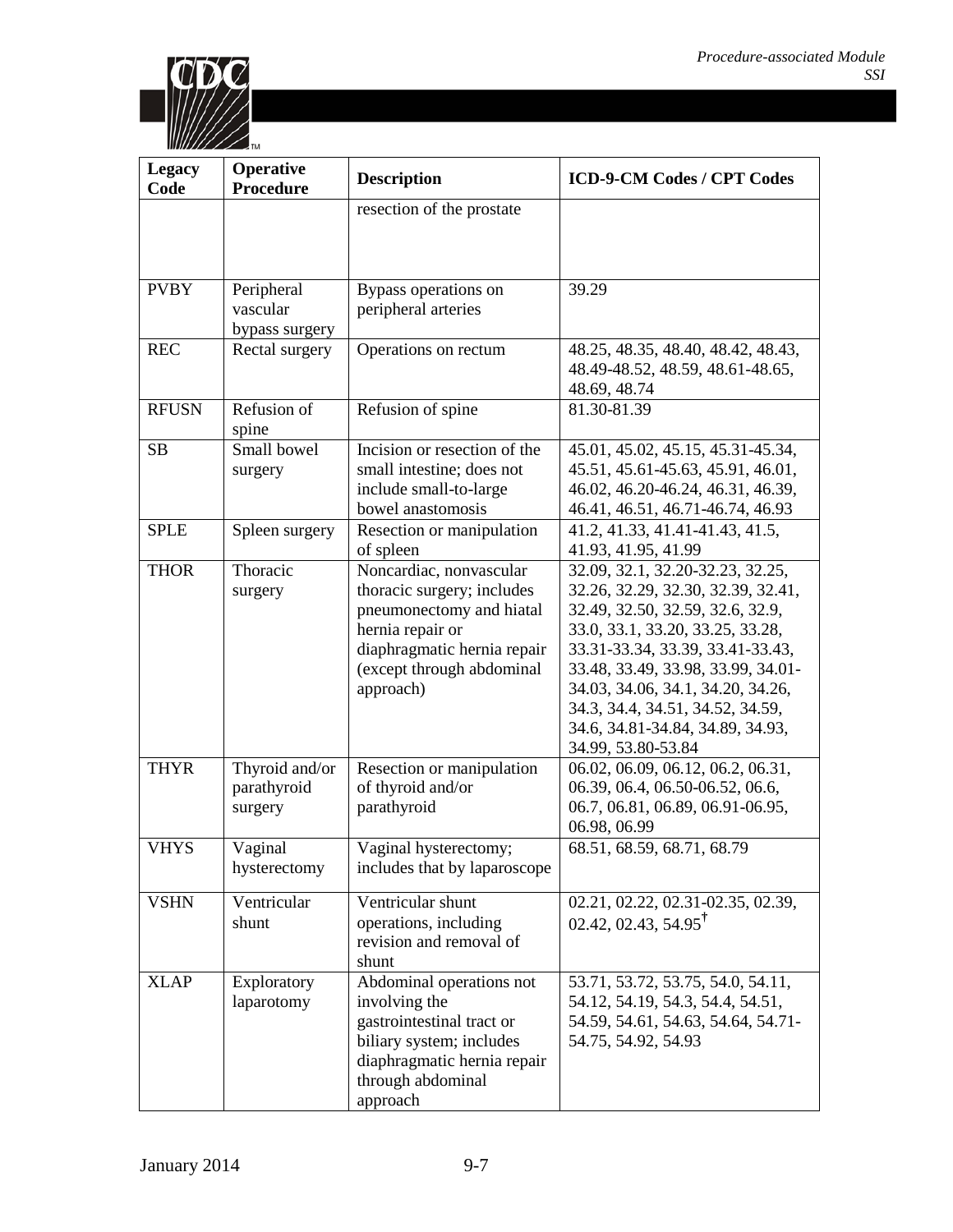

<sup>†</sup>Include only if this procedure involves ventricular shunt (i.e., is not a Ladd procedure to repair malrotation of intestines).

For a complete list of all ICD-9-CM codes mapped to their assignment as an NHSN operative procedure category, a surgical procedure other than an NHSN operative procedure (OTH), or a nonoperative procedure (NO), see ICD-9-CM Procedure Code Mapping to NHSN Operative Procedure Categories at [http://www.cdc.gov/nhsn/XLS/ICD-9-cmCODEScurrent.xlsx.](http://www.cdc.gov/nhsn/XLS/ICD-9-cmCODEScurrent.xlsx)

### **Denominator for Procedure Definitions:**

ASA physical status: Assessment by the anesthesiologist of the patient's preoperative physical condition using the American Society of Anesthesiologists' (ASA) Classification of Physical Status [\[10,](#page-22-1) [11\]](#page-22-2). Patient is assigned one of the following:

- 1. A normally healthy patient
- 2. A patient with mild systemic disease
- 3. A patient with severe systemic disease
- 4. A patient with severe systemic disease that is a constant threat to life
- 5. A moribund patient who is not expected to survive without the operation.

NOTE: Do NOT report procedures with an ASA physical status of 6 (a declared brain-dead patient whose organs are being removed for donor purposes) to NHSN.

Date of event: For an SSI the date of event is the date when the last element used to meet the SSI infection criterion occurred. Synonym: infection date.

Diabetes: The NHSN, SSI surveillance definition of diabetes indicates that the patient has a diagnosis of diabetes requiring management with insulin or a non-insulin anti-diabetic agent. This includes patients with "insulin resistance" who are on management with anti-diabetic agents. This also includes patients with a diagnosis of diabetes who are noncompliant with their diabetes medications. The NHSN definition excludes patients with no diagnosis of diabetes, or a diagnosis of diabetes that is controlled by diet alone. The definition excludes patients who receive insulin for perioperative control of hyperglycemia but have no diagnosis of diabetes. Note: See December 2013 NHSN newsletter for interim reporting guidance.

Duration of operative procedure: The interval in hours and minutes between the Procedure/Surgery Start Time, and the Procedure/Surgery Finish Time, as defined by the Association of Anesthesia Clinical Directors (AACD) [\[12\]](#page-22-3):

- Procedure/Surgery Start Time (PST): Time when the procedure is begun (*e.g.*, incision for a surgical procedure).
- Procedure/Surgery Finish (PF): Time when all instrument and sponge counts are completed and verified as correct, all postoperative radiologic studies to be done in the OR are completed, all dressings and drains are secured, and the physicians/surgeons have completed all procedure-related activities on the patient.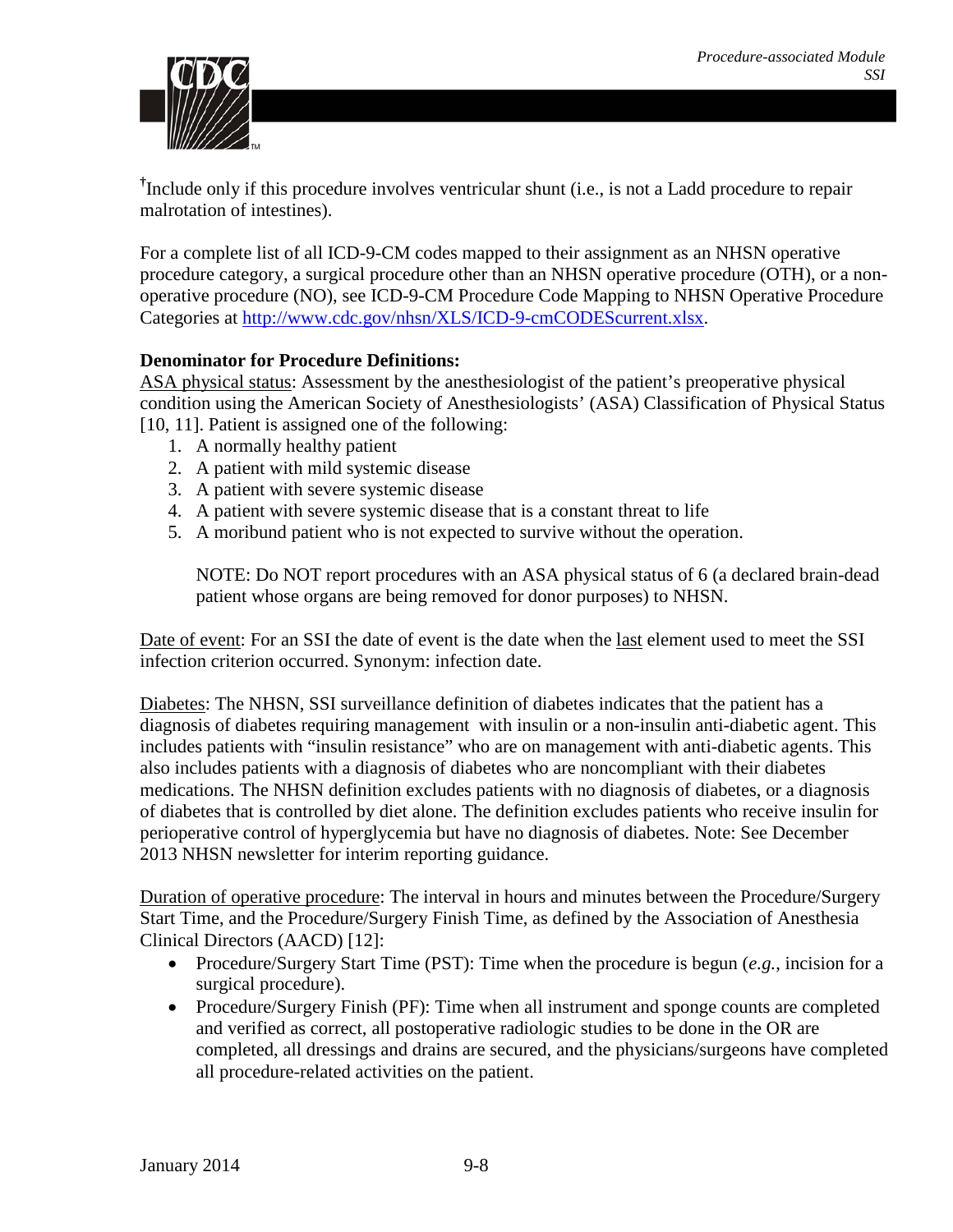

Emergency operative procedure: A nonelective, unscheduled operative procedure. Emergency operative procedures are those that do not allow for the standard immediate preoperative preparation normally done within the facility for a scheduled operation (e.g., stable vital signs, adequate antiseptic skin preparation, colon decontamination in advance of colon surgery, etc.).

General anesthesia: The administration of drugs or gases that enter the general circulation and affect the central nervous system to render the patient pain free, amnesic, unconscious, and often paralyzed with relaxed muscles.

Height: The patient's most recent height documented in the medical record in feet (ft) and inches (in), or meters (m).

NHSN Inpatient: A patient whose date of admission to the healthcare facility and the date of discharge are different calendar days.

NHSN Outpatient: A patient whose date of admission to the healthcare facility and date of discharge are the same calendar day.

Non-primary Closure is defined as closure that is other than primary and includes surgeries in which the superficial layers are left completely open during the original surgery and therefore cannot be classified as having primary closure. For surgeries with non-primary closure, the deep tissue layers may be closed by some means (with the superficial layers left open), or the deep and superficial layers may both be left completely open. An example of a surgery with non-primary closure would be a laparotomy in which the incision was closed to the level of the deep tissue layers, sometimes called "fascial layers" or "deep fascia," but the superficial layers are left open. Another example would be an "open abdomen" case in which the abdomen is left completely open after the surgery. If the deep fascial levels of an incision are left open but the skin is closed, this is considered a non-primary closure since the incision was not closed at all tissue levels. Wounds that are "closed secondarily" at some later date, or described as "healing by secondary intention" should also be classified as having non-primary closure. Wounds with non-primary closure may or may not be described as "packed" with gauze or other material, and may or may not be covered with plastic, "wound vacs," or other synthetic devices or materials.

**NOTE:** Assign the surgical wound closure that applies when the patient leaves the OR from the principal operative procedure. This instruction should be followed in scenarios where a patient leaves the OR with non-primary closure, but returns to the OR for a subsequent procedure that results in primary closure of the procedure.

**\*** Primary Closure is defined as closure of all tissue levels during the original surgery, regardless of the presence of wires, wicks, drains, or other devices or objects extruding through the incision. This category includes surgeries where the skin is closed by some means, including incisions that are described as being "loosely closed" at the skin level. Thus, if any portion of the incision is closed at the skin level, by any manner, a designation of primary closure should be assigned to the surgery.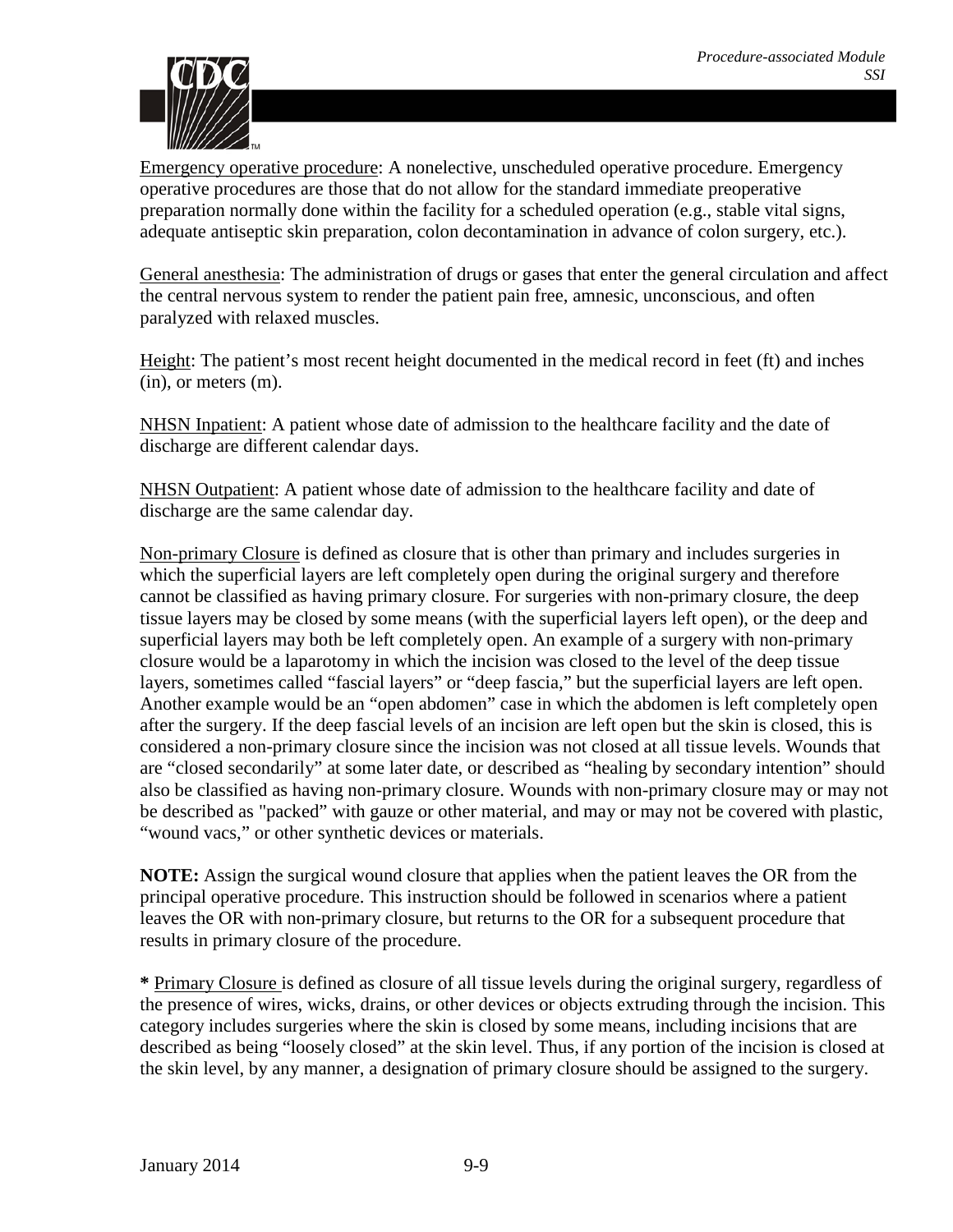

**NOTE:** Assign the surgical wound closure that applies when the patient leaves the OR from the principal operative procedure. This instruction should be followed in scenarios where a patient leaves the OR with non-primary closure, but returns to the OR for a subsequent procedure that results in primary closure of the procedure.

Scope: An instrument used to visualize the interior of a body cavity or organ. In the context of an NHSN operative procedure, use of a scope involves creation of several small incisions to perform or assist in the performance of an operation rather than use of a traditional larger incision (i.e., open approach). Robotic assistance is considered equivalent to use of a scope for NHSN SSI surveillance. See also [Instructions for Completion of](http://www.cdc.gov/nhsn/forms/instr/57_121.pdf) *Denominator for Procedure* Form and both [Numerator Data](#page-14-0) and [Denominator Data](#page-18-0) reporting instructions in this chapter.

Trauma: Blunt or penetrating injury.

Weight: The patient's most recent weight documented in the medical record in pounds (lbs) or kilograms (kg) prior to or otherwise closest to the procedure.

Wound class: An assessment of the degree of contamination of a surgical wound at the time of the operation. Wound class should be assigned by a person involved in the surgical procedure, e.g., surgeon, circulating nurse, etc. The wound class system used in NHSN is an adaptation of the American College of Surgeons wound classification schema<sup>8</sup>.

Wounds are divided into four classes:

*Clean*: An uninfected operative wound in which no inflammation is encountered and the respiratory, alimentary, genital, or uninfected urinary tracts are not entered. In addition, clean wounds are primarily closed and, if necessary, drained with closed drainage. Operative incisional wounds that follow nonpenetrating (blunt) trauma should be included in this category if they meet the criteria. **NOTE:** The clean wound classification level will not be available for denominator data entry for the following NHSN operative procedure categories: APPY, BILI, CHOL, COLO, REC, SB, and VHYS

*Clean-Contaminated*: Operative wounds in which the respiratory, alimentary, genital, or urinary tracts are entered under controlled conditions and without unusual contamination. Specifically, operations involving the biliary tract, appendix, vagina, and oropharynx are included in this category, provided no evidence of infection or major break in technique is encountered.

*Contaminated*: Open, fresh, accidental wounds. In addition, operations with major breaks in sterile technique (e.g., open cardiac massage) or gross spillage from the gastrointestinal tract, and incisions in which acute, nonpurulent inflammation is encountered including necrotic tissue without evidence of purulent drainage (e.g., dry gangrene) are included in this category.

*Dirty or Infected*: Includes old traumatic wounds with retained devitalized tissue and those that involve existing clinical infection or perforated viscera. This definition suggests that the organisms causing postoperative infection were present in the operative field before the operation.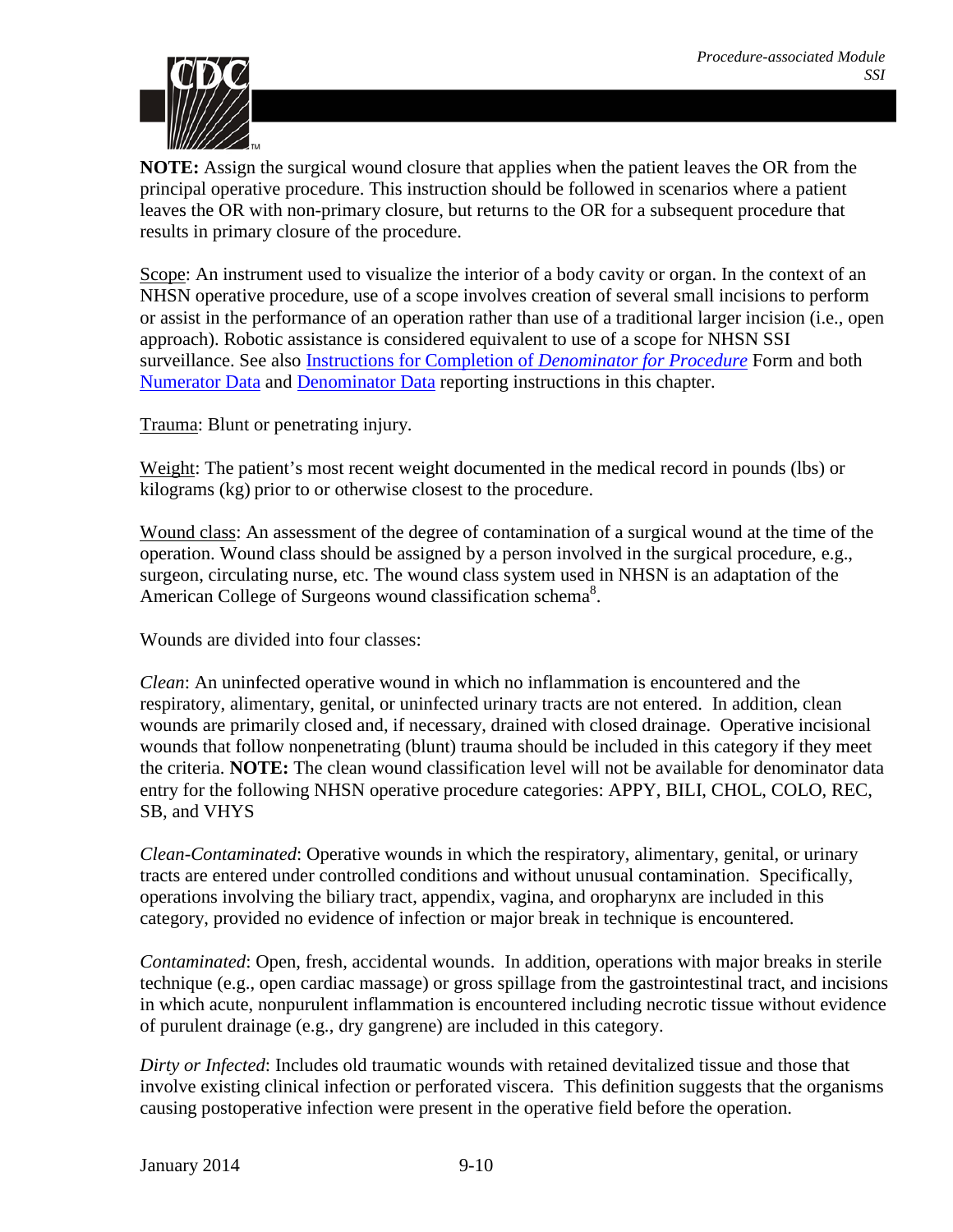

## **Table 2.** *Surgical Site Infection Criteria*

| <b>Criterion</b>    | Lavic 2. Surgical Sue Infection Crueria<br><b>Surgical Site Infection (SSI)</b>                                                                                     |  |  |
|---------------------|---------------------------------------------------------------------------------------------------------------------------------------------------------------------|--|--|
|                     | <b>Superficial incisional SSI</b>                                                                                                                                   |  |  |
|                     | Must meet the following criteria:                                                                                                                                   |  |  |
|                     | Infection occurs within 30 days after any NHSN operative procedure (where<br>day 1 = the procedure date), including those coded as 'OTH'*                           |  |  |
|                     | and                                                                                                                                                                 |  |  |
|                     | involves only skin and subcutaneous tissue of the incision                                                                                                          |  |  |
|                     | and                                                                                                                                                                 |  |  |
|                     | patient has at least one of the following:                                                                                                                          |  |  |
|                     | a. purulent drainage from the superficial incision.                                                                                                                 |  |  |
|                     | b. organisms isolated from an aseptically-obtained culture of fluid or<br>tissue from the superficial incision.                                                     |  |  |
|                     | c. superficial incision that is deliberately opened by a surgeon, attending<br>physician <sup>**</sup> or other designee and is culture positive or not<br>cultured |  |  |
|                     | and                                                                                                                                                                 |  |  |
|                     | patient has at least one of the following signs or symptoms: pain or<br>tenderness; localized swelling; redness; or heat. A culture negative                        |  |  |
|                     | finding does not meet this criterion.                                                                                                                               |  |  |
|                     | d. diagnosis of a superficial incisional SSI by the surgeon or attending<br>physician** or other designee.                                                          |  |  |
|                     |                                                                                                                                                                     |  |  |
|                     | *http://www.cdc.gov/nhsn/XLS/ICD-9-cmCODEScurrent.xlsx                                                                                                              |  |  |
|                     | ** The term attending physician for the purposes of application of the NHSN<br>SSI criteria may be interpreted to mean the surgeon(s), infectious disease,          |  |  |
|                     | other physician on the case, emergency physician or physician's designee                                                                                            |  |  |
|                     | (nurse practitioner or physician's assistant).                                                                                                                      |  |  |
| <b>Comments</b>     | There are two specific types of superficial incisional SSIs:                                                                                                        |  |  |
|                     | 1. Superficial Incisional Primary (SIP) – a superficial incisional SSI that                                                                                         |  |  |
|                     | is identified in the primary incision in a patient that has had an                                                                                                  |  |  |
|                     | operation with one or more incisions (e.g., C-section incision or chest                                                                                             |  |  |
|                     | incision for CBGB)                                                                                                                                                  |  |  |
|                     | 2. Superficial Incisional Secondary (SIS) – a superficial incisional SSI                                                                                            |  |  |
|                     | that is identified in the secondary incision in a patient that has had an                                                                                           |  |  |
|                     | operation with more than one incision (e.g., donor site incision for                                                                                                |  |  |
|                     | CBGB)                                                                                                                                                               |  |  |
| <b>REPORTING</b>    | The following do not qualify as criteria for meeting the NHSN definition                                                                                            |  |  |
| <b>INSTRUCTIONS</b> | of superficial SSI:                                                                                                                                                 |  |  |
| for Superficial     | A stitch abscess alone (minimal inflammation and discharge confined to                                                                                              |  |  |
| <b>SSI</b>          | the points of suture penetration)                                                                                                                                   |  |  |
|                     | A localized stab wound or pin site infection. While it would be considered<br>٠                                                                                     |  |  |
|                     | either a skin (SKIN) or soft tissue (ST) infection, depending on its depth, it                                                                                      |  |  |
|                     | is not reportable under this module.                                                                                                                                |  |  |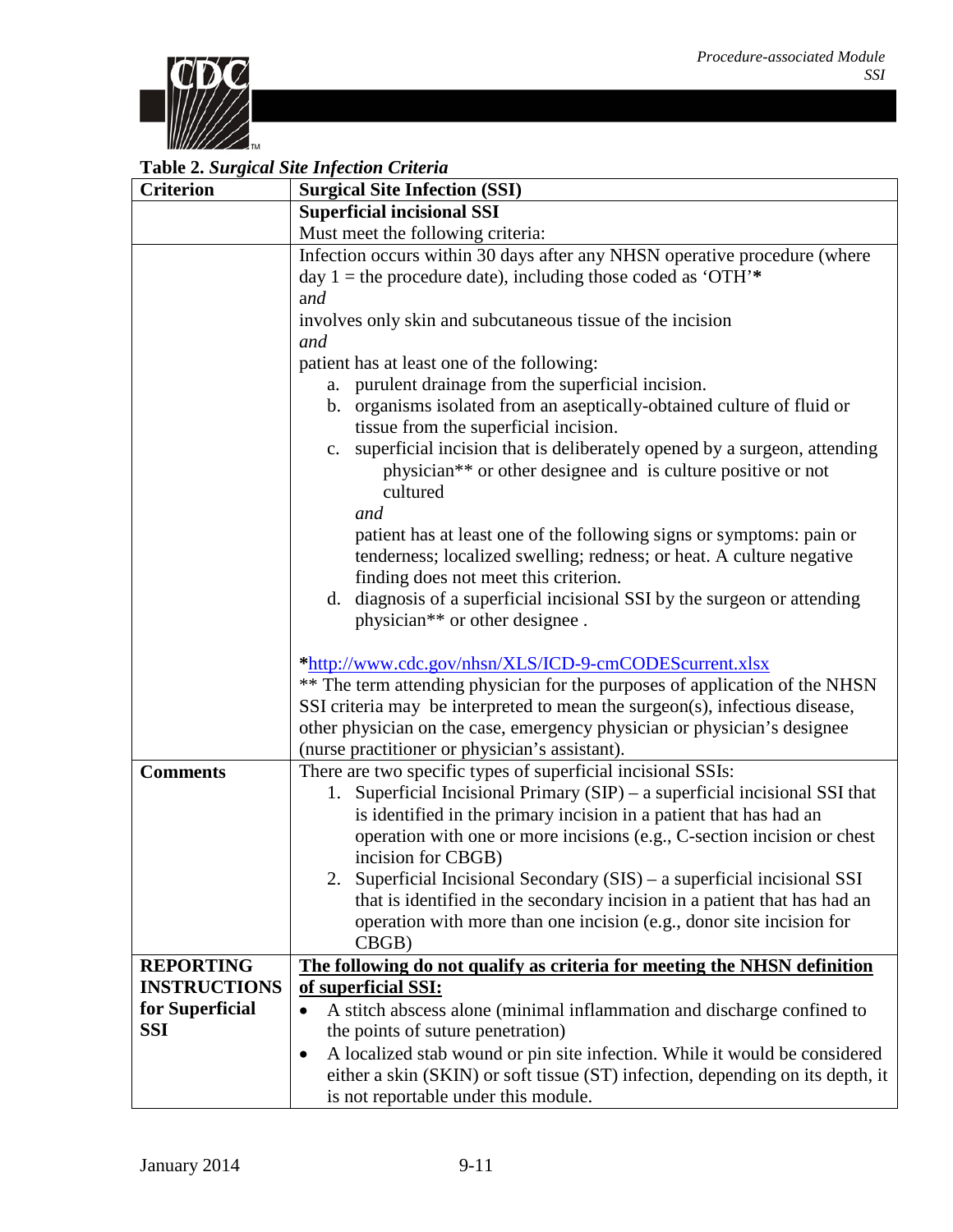

|                 | Diagnosis of "cellulitis", by itself, does not meet criterion d for superficial<br>incisional SSI.<br>Circumcision is not an NHSN operative procedure. An infected<br>$\bullet$<br>circumcision site in newborns is classified as CIRC and is not reportable<br>under this module.<br>An infected burn wound is classified as BURN and is not reportable under<br>this module.                                                                                                                                                                                                                                                                                                                                                                                                                                                                                                                                                             |
|-----------------|--------------------------------------------------------------------------------------------------------------------------------------------------------------------------------------------------------------------------------------------------------------------------------------------------------------------------------------------------------------------------------------------------------------------------------------------------------------------------------------------------------------------------------------------------------------------------------------------------------------------------------------------------------------------------------------------------------------------------------------------------------------------------------------------------------------------------------------------------------------------------------------------------------------------------------------------|
|                 | <b>Deep incisional SSI</b><br>Must meet the following criteria:                                                                                                                                                                                                                                                                                                                                                                                                                                                                                                                                                                                                                                                                                                                                                                                                                                                                            |
|                 | Infection occurs within 30 or 90 days after the NHSN operative procedure<br>(where day $1$ = the procedure date) according to the list in Table 3<br>and<br>involves deep soft tissues of the incision (e.g., fascial and muscle layers)<br>and<br>patient has at least one of the following:<br>a. purulent drainage from the deep incision.<br>b. a deep incision that spontaneously dehisces or is deliberately opened<br>by a surgeon, attending physician** or other designee and is culture-<br>positive or not cultured<br>and<br>patient has at least one of the following signs or symptoms: fever<br>$($ >38 $\degree$ C $)$ ; localized pain or tenderness. A culture-negative finding<br>does not meet this criterion.<br>c. an abscess or other evidence of infection involving the deep incision<br>that is detected on direct examination, during invasive procedure, or by<br>histopathologic examination or imaging test. |
|                 | ** The term attending physician for the purposes of application of the NHSN<br>SSI criteria may be interpreted to mean the surgeon(s), infectious disease,<br>other physician on the case, emergency physician or physician's designee<br>(nurse practitioner or physician's assistant).                                                                                                                                                                                                                                                                                                                                                                                                                                                                                                                                                                                                                                                   |
| <b>Comments</b> | There are two specific types of deep incisional SSIs:<br>1. Deep Incisional Primary ( $DIP$ ) – a deep incisional SSI that is identified<br>in a primary incision in a patient that has had an operation with one or<br>more incisions (e.g., C-section incision or chest incision for CBGB)<br>2. Deep Incisional Secondary (DIS) – a deep incisional SSI that is<br>identified in the secondary incision in a patient that has had an<br>operation with more than one incision (e.g., donor site incision for<br>CBGB)                                                                                                                                                                                                                                                                                                                                                                                                                   |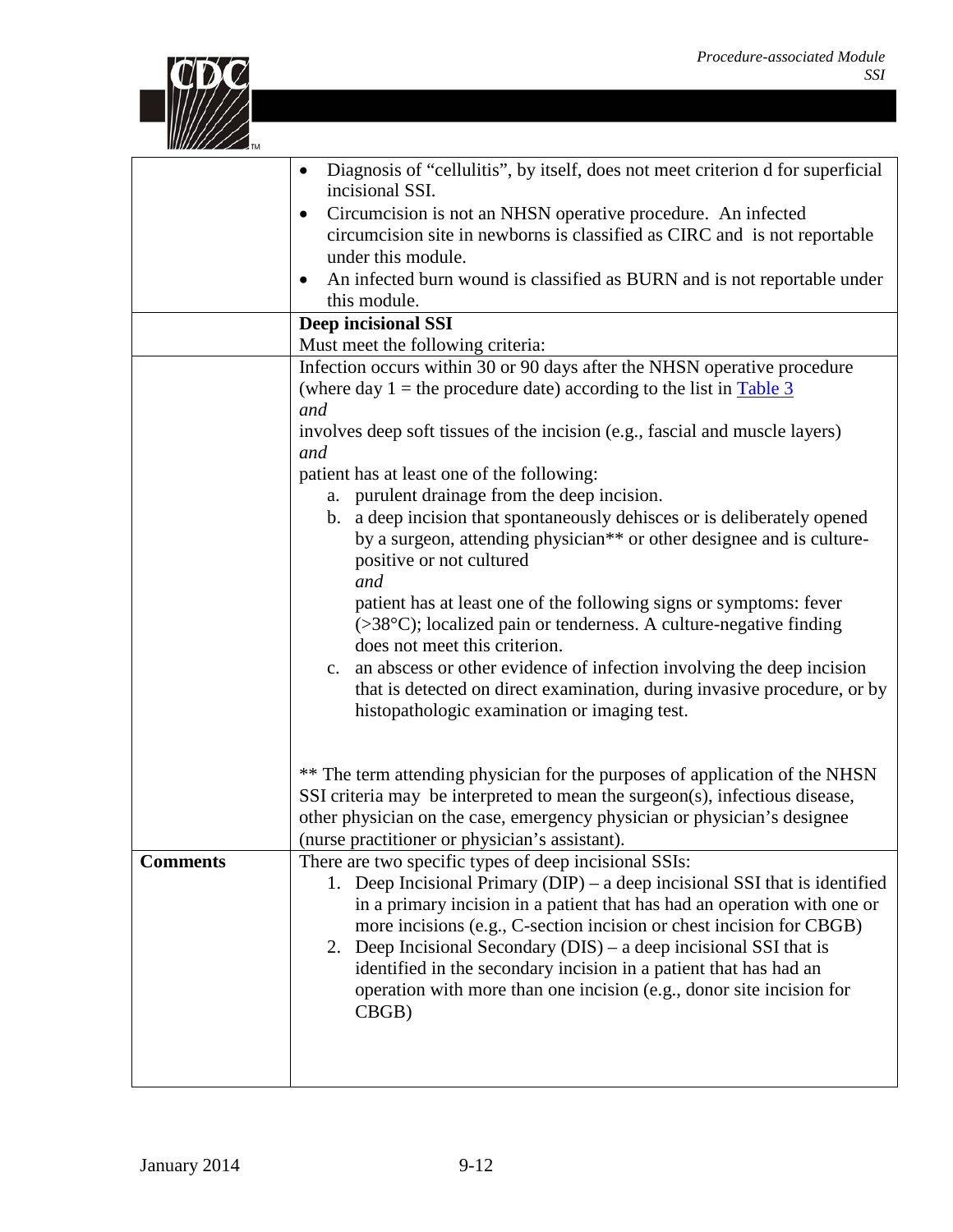

|                     | <b>Organ/Space SSI</b>                                                                                                                                          |  |  |
|---------------------|-----------------------------------------------------------------------------------------------------------------------------------------------------------------|--|--|
|                     | Must meet the following criteria:                                                                                                                               |  |  |
|                     | Infection occurs within 30 or 90 days after the NHSN operative procedure<br>(where day $1$ = the procedure date) according to the list in Table 3               |  |  |
|                     | and                                                                                                                                                             |  |  |
|                     | infection involves any part of the body, excluding the skin incision, fascia, or<br>muscle layers, that is opened or manipulated during the operative procedure |  |  |
|                     | and                                                                                                                                                             |  |  |
|                     | patient has at least one of the following:                                                                                                                      |  |  |
|                     | purulent drainage from a drain that is placed into the organ/space<br>a.                                                                                        |  |  |
|                     | b. organisms isolated from an aseptically-obtained culture of fluid or<br>tissue in the organ/space                                                             |  |  |
|                     | an abscess or other evidence of infection involving the organ/space that<br>c.                                                                                  |  |  |
|                     | is detected on direct examination, during invasive procedure, or by<br>histopathologic examination or imaging test                                              |  |  |
|                     | and                                                                                                                                                             |  |  |
|                     | meets at least one criterion for a specific organ/space infection site listed in                                                                                |  |  |
|                     | Table 4.                                                                                                                                                        |  |  |
|                     |                                                                                                                                                                 |  |  |
| <b>Comments</b>     | Because an organ/space SSI involves any part of the body, excluding the skin                                                                                    |  |  |
|                     | incision, fascia, or muscle layers, that is opened or manipulated during the                                                                                    |  |  |
|                     | operative procedure, the criterion for infection at these body sites must be met                                                                                |  |  |
|                     | in addition to the organ/space SSI criteria. For example, an appendectomy                                                                                       |  |  |
|                     | with subsequent subdiaphragmatic abscess would be reported as an                                                                                                |  |  |
|                     | organ/space SSI at the intraabdominal specific site (SSI-IAB) when both                                                                                         |  |  |
|                     | organ/space SSI and IAB criteria are met. Table 4 list the specific sites that<br>must be used to differentiate organ/space SSI. These criteria are in the      |  |  |
|                     | <b>Surveillance Definitions</b> for Specific Types of Infections chapter.                                                                                       |  |  |
| <b>REPORTING</b>    | If a patient has an infection in the organ/space being operated on,<br>$\bullet$                                                                                |  |  |
| <b>INSTRUCTIONS</b> | subsequent continuation of this infection type during the remainder of the                                                                                      |  |  |
|                     | surveillance period is considered an organ/space SSI, if organ/space SSI                                                                                        |  |  |
|                     | and site-specific infection criteria are met.                                                                                                                   |  |  |
|                     | Report mediastinitis following cardiac surgery that is accompanied by                                                                                           |  |  |
|                     | osteomyelitis as SSI-MED rather than SSI-BONE.                                                                                                                  |  |  |
|                     | If meningitis (MEN) and a brain abscess (IC) are present together after                                                                                         |  |  |
|                     | operation, report as SSI-IC. Similarly, if meningitis and spinal abscess                                                                                        |  |  |
|                     | (SA) are present together after an operation, report as SSI-SA.                                                                                                 |  |  |
|                     | Report CSF shunt infection as SSI-MEN if it occurs within 90 days of                                                                                            |  |  |
|                     | placement; if later or after manipulation/access, it is considered CNS-MEN<br>and is not reportable under this module.                                          |  |  |
|                     |                                                                                                                                                                 |  |  |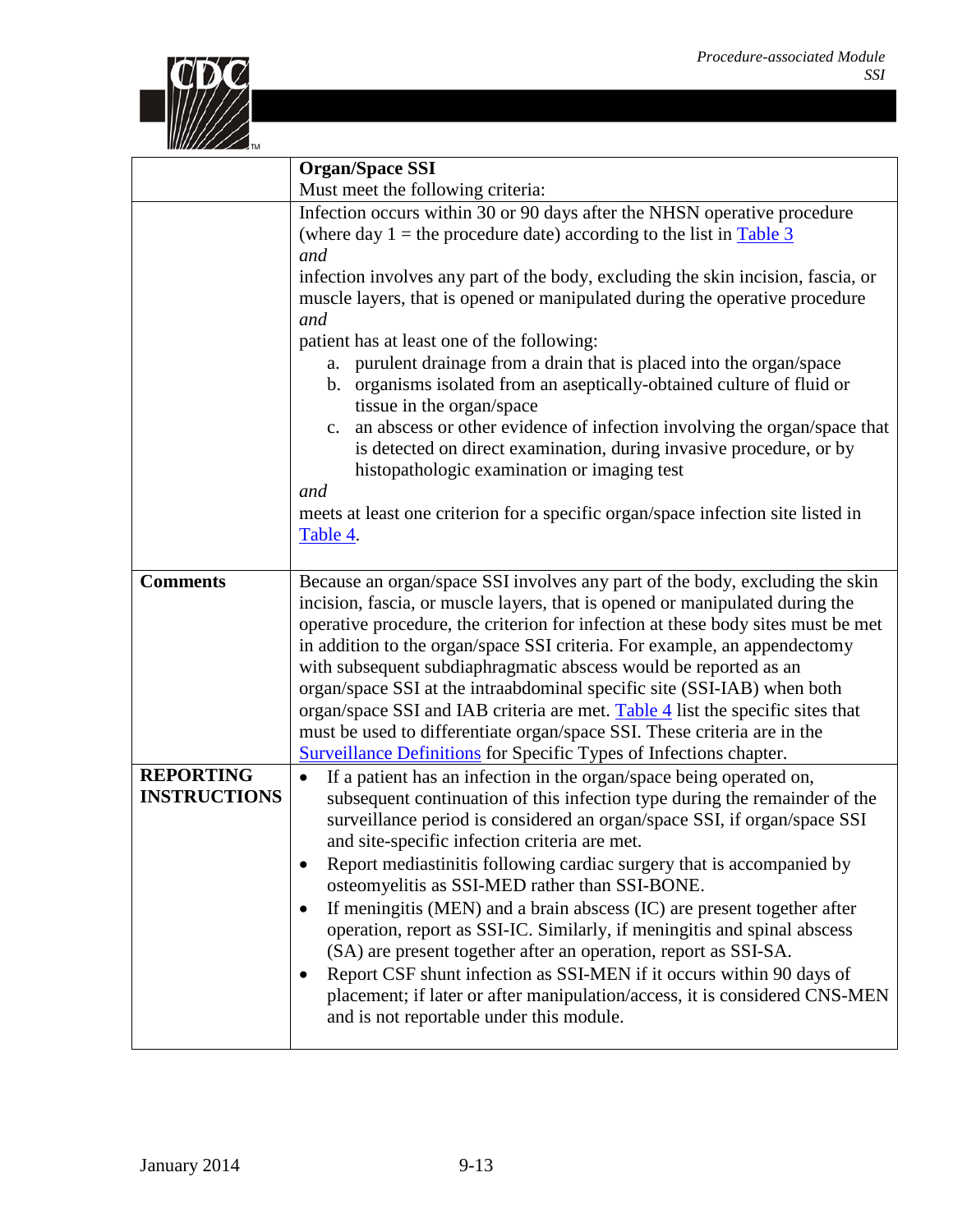

<span id="page-13-0"></span>

| Table 3. Surveillance Period for Deep Incisional or Organ/Space SSI Following Selected NHSN |
|---------------------------------------------------------------------------------------------|
| <i>Operative Procedure Categories. Day <math>1 =</math> the date of the procedure.</i>      |

| <b>30-day Surveillance</b> |                                                                       |             |                                 |  |
|----------------------------|-----------------------------------------------------------------------|-------------|---------------------------------|--|
| Code                       | <b>Operative Procedure</b>                                            | Code        | <b>Operative Procedure</b>      |  |
| <b>AAA</b>                 | Abdominal aortic aneurysm repair                                      | <b>LAM</b>  | Laminectomy                     |  |
| <b>AMP</b>                 | Limb amputation                                                       | <b>LTP</b>  | Liver transplant                |  |
| <b>APPY</b>                | Appendix surgery                                                      | <b>NECK</b> | Neck surgery                    |  |
| <b>AVSD</b>                | Shunt for dialysis                                                    | <b>NEPH</b> | Kidney surgery                  |  |
| <b>BILI</b>                | Bile duct, liver or pancreatic surgery                                | <b>OVRY</b> | Ovarian surgery                 |  |
| <b>CEA</b>                 | Carotid endarterectomy                                                | <b>PRST</b> | Prostate surgery                |  |
| <b>CHOL</b>                | Gallbladder surgery                                                   | <b>REC</b>  | Rectal surgery                  |  |
| COLO                       | Colon surgery                                                         | SB          | Small bowel surgery             |  |
| <b>CSEC</b>                | Cesarean section                                                      | <b>SPLE</b> | Spleen surgery                  |  |
| <b>GAST</b>                | Gastric surgery                                                       | <b>THOR</b> | Thoracic surgery                |  |
| <b>HTP</b>                 | Heart transplant                                                      | <b>THYR</b> | Thyroid and/or parathyroid      |  |
|                            |                                                                       |             | surgery                         |  |
| <b>HYST</b>                | Abdominal hysterectomy                                                | <b>VHYS</b> | Vaginal hysterectomy            |  |
| <b>KTP</b>                 | Kidney transplant                                                     | <b>XLAP</b> | <b>Exploratory Laparotomy</b>   |  |
|                            |                                                                       | <b>OTH</b>  | Other operative procedures not  |  |
|                            |                                                                       |             | included in the NHSN categories |  |
| <b>90-day Surveillance</b> |                                                                       |             |                                 |  |
| Code                       | <b>Operative Procedure</b>                                            |             |                                 |  |
| <b>BRST</b>                | <b>Breast surgery</b>                                                 |             |                                 |  |
| <b>CARD</b>                | Cardiac surgery                                                       |             |                                 |  |
| <b>CBGB</b>                | Coronary artery bypass graft with both chest and donor site incisions |             |                                 |  |
| <b>CBGC</b>                | Coronary artery bypass graft with chest incision only                 |             |                                 |  |
| <b>CRAN</b>                | Craniotomy                                                            |             |                                 |  |
| <b>FUSN</b>                | Spinal fusion                                                         |             |                                 |  |
| <b>FX</b>                  | Open reduction of fracture                                            |             |                                 |  |
| <b>HER</b>                 | Herniorrhaphy                                                         |             |                                 |  |
| <b>HPRO</b>                | Hip prosthesis                                                        |             |                                 |  |
| <b>KPRO</b>                | Knee prosthesis                                                       |             |                                 |  |
| <b>PACE</b>                | Pacemaker surgery                                                     |             |                                 |  |
| <b>PVBY</b>                | Peripheral vascular bypass surgery                                    |             |                                 |  |
| <b>RFUSN</b>               | Refusion of spine                                                     |             |                                 |  |
| <b>VSHN</b>                | Ventricular shunt                                                     |             |                                 |  |

**NOTE:** Superficial incisional SSIs are only followed for a 30-day period for all procedure types.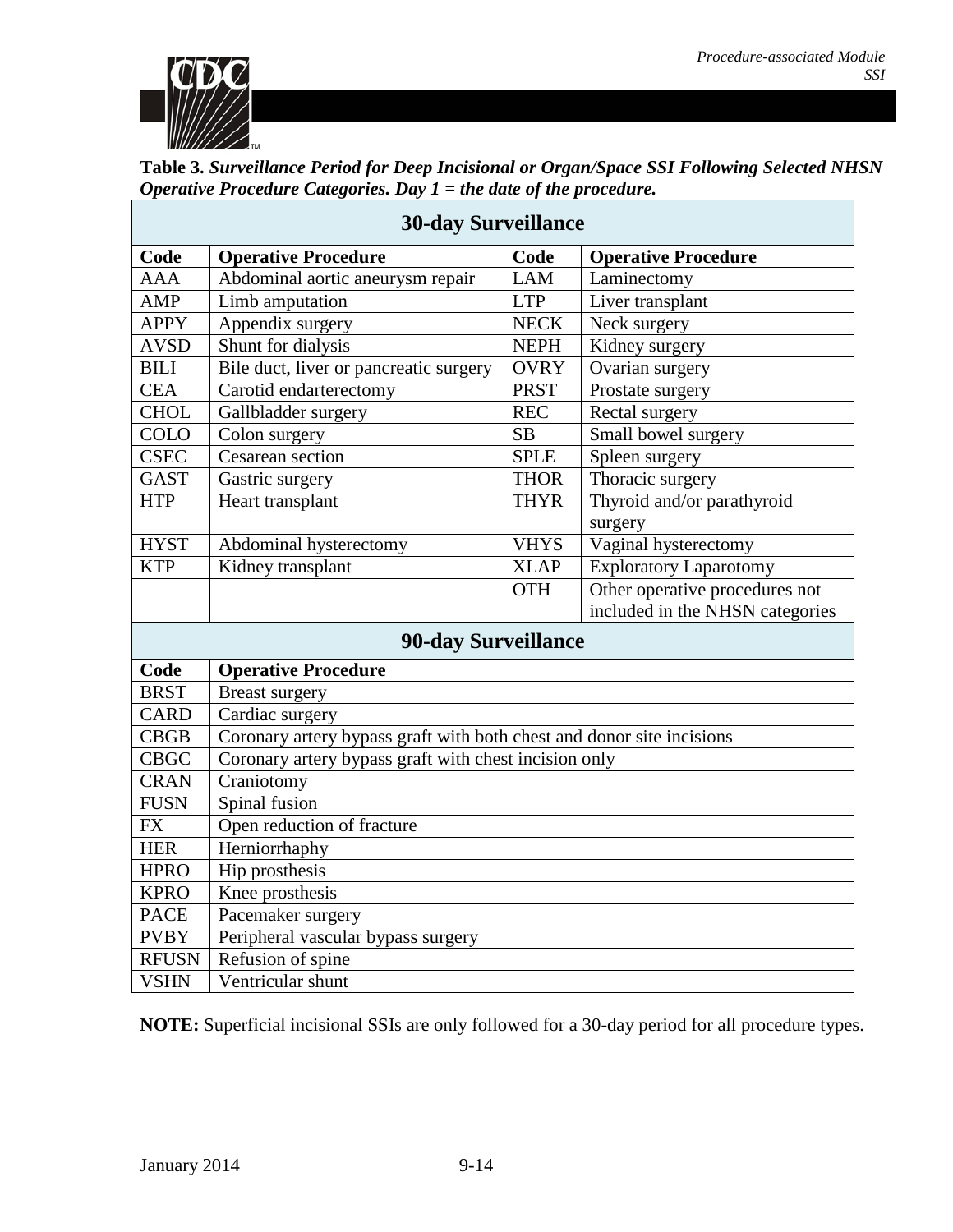

<span id="page-14-1"></span>**Table 4.** *Specific Sites of an Organ/Space SSI***.** Criteria for these sites can be found in the NHSN Help system (must be logged in to NHSN) or the [Surveillance](http://www.cdc.gov/nhsn/PDFs/pscManual/17pscNosInfDef_current.pdf) Definitions for Specific Types of Infections chapter.

| Code        | <b>Site</b>                         | Code        | <b>Site</b>                            |
|-------------|-------------------------------------|-------------|----------------------------------------|
| <b>BONE</b> | Osteomyelitis                       | <b>LUNG</b> | Other infections of the respiratory    |
|             |                                     |             | tract                                  |
| <b>BRST</b> | Breast abscess or mastitis          | <b>MED</b>  | Mediastinitis                          |
| <b>CARD</b> | Myocarditis or pericarditis         | <b>MEN</b>  | Meningitis or ventriculitis            |
| <b>DISC</b> | Disc space                          | ORAL        | Oral cavity (mouth, tongue, or gums)   |
| EAR         | Ear, mastoid                        | <b>OREP</b> | Other infections of the male or female |
|             |                                     |             | reproductive tract                     |
| <b>EMET</b> | Endometritis                        | <b>OUTI</b> | Other infections of the urinary tract  |
| <b>ENDO</b> | Endocarditis                        | PJI         | Periprosthetic Joint Infection         |
| <b>EYE</b>  | Eye, other than conjunctivitis      | <b>SA</b>   | Spinal abscess without meningitis      |
| <b>GIT</b>  | <b>GI</b> tract                     | <b>SINU</b> | <b>Sinusitis</b>                       |
| <b>HEP</b>  | Hepatitis                           | UR.         | Upper respiratory tract                |
| IAB         | Intraabdominal, not specified       | <b>VASC</b> | Arterial or venous infection           |
| IC          | Intracranial, brain abscess or dura | <b>VCUF</b> | Vaginal cuff                           |
| <b>JNT</b>  | Joint or bursa                      |             |                                        |

**Numerator Data:** All patients having any of the procedures included in the selected NHSN operative procedure category(s) are monitored for signs of SSI. The *Surgical Site Infection (SSI)* form is completed for each such patient found to have an SSI. If no SSI events are identified during the surveillance month, check the "Report No Events" field in the Missing PA Events tab of the Incomplete/Missing List.

The [Instructions for Completion of the Surgical Site Infection](http://www.cdc.gov/nhsn/forms/instr/57_120.pdf) form include brief instructions for collection and entry of each data element on the form. The [SSI form](http://www.cdc.gov/nhsn/forms/57.120_SSI_BLANK.pdfhttp:/www.cdc.gov/nhsn/forms/57.120_SSI_BLANK.pdf) includes patient demographic information and information about the operative procedure, including the date and type of procedure. Information about the SSI includes the date of SSI, specific criteria met for identifying the SSI, when/how the SSI was detected, whether the patient developed a secondary bloodstream infection, whether the patient died, and the organisms isolated from cultures and the organisms' antimicrobial susceptibilities.

## <span id="page-14-0"></span>**SSI EVENT REPORTING INSTRUCTIONS:**

- **1. Multiple tissue levels are involved in the infection:**The type of SSI (superficial incisional, deep incisional, or organ/space) reported should reflect the deepest tissue layer involved in the infection:
	- a) Report infection that involves the organ/space as an organ/space SSI, whether or not it also involves the superficial or deep incision sites.
	- b) Report infection that involves the superficial and deep incisional sites as a deep incisional SSI.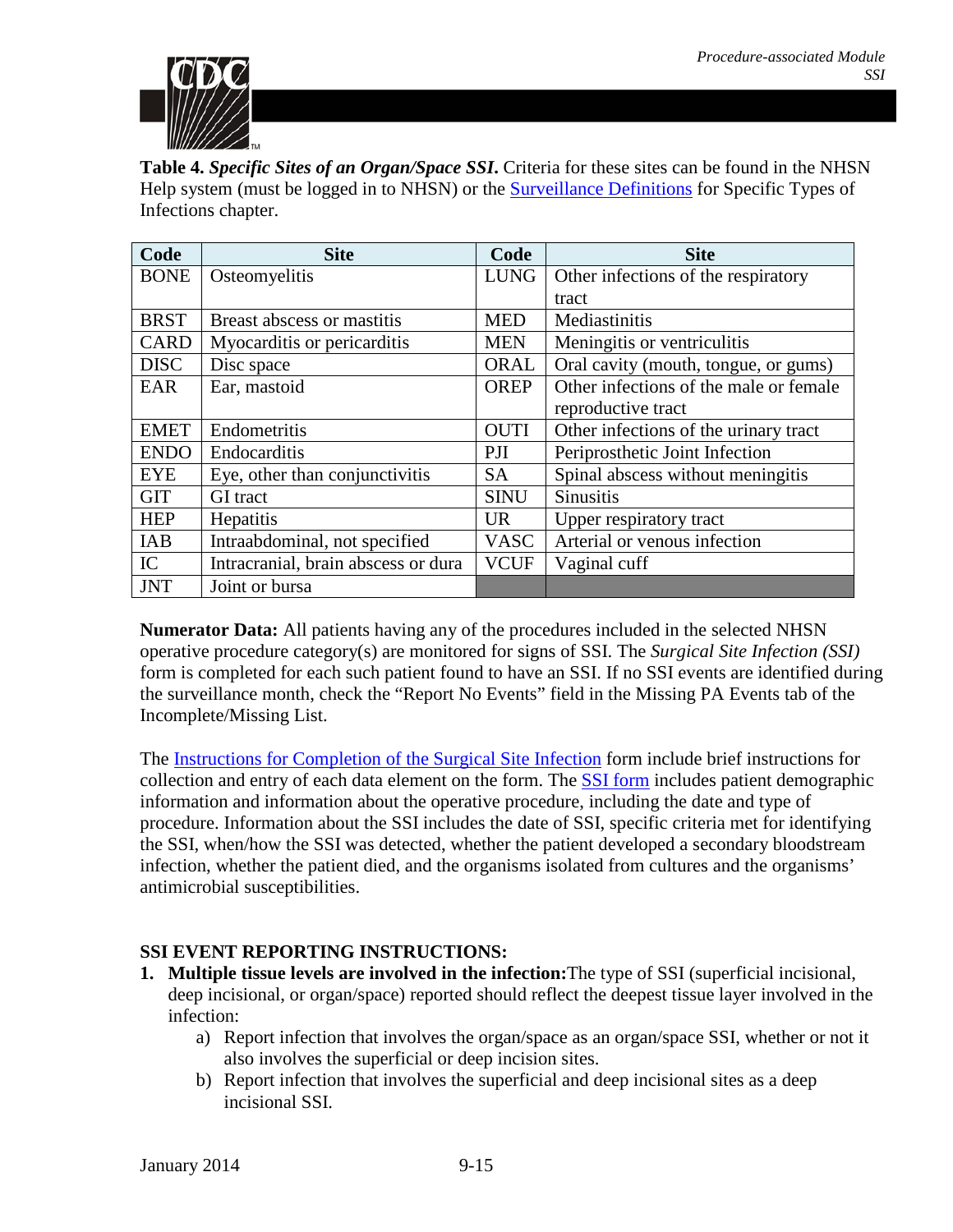

- 2. **Attributing SSI to a NHSN procedure when several are performed on different dates:** If a patient has several NHSN operative procedures performed on different dates prior to an infection, report the operative procedure code of the operation that was performed most closely in time prior to the infection date, unless there is evidence that the infection was associated with a different operation. Note: for multiple NHSN operative procedures performed within a 24 hour period, see Denominator Reporting Instruction 7.
- 3. **Attributing SSI to NHSN procedures that involve multiple primary incision sites:** If multiple primary incision sites of the same NHSN operative procedure become infected, only report as a single SSI, and assign the type of SSI (superficial incisional, deep incisional, or organ/space) that represents the deepest tissue level involved at any of the infected sites. For example:
	- a) If one laparoscopic incision meets criteria for a superficial incisional SSI and another meets criteria for a deep incisional SSI, only report one deep incisional SSI.
	- b) If one or more laparoscopic incision sites meet criteria for superficial incisional SSI but the patient also has an organ/space SSI related to the laparoscopic procedure, only report one organ/space SSI.
	- c) If an operative procedure is limited to a single breast and involves multiple incisions in that breast that become infected, only report a single SSI.
	- d) In a colostomy formation or reversal (take down) procedure,the stoma and other abdominal incision sites are considered primary incisions. If both the stoma and another abdominal incision site develop superficial incisional SSI, report only as one SSI (SIP).
- 4. **Attributing SSI to NHSN procedures that have secondary incision sites**: Certain procedures can involve secondary incisions, when applicable, including BRST, CBGB, CEA, FUSN, REC, PVBY, RFUSN. The superficial incisionaland deep incisional SSI surveillance periods for any secondary incision site are 30 days, regardless of the required deep incisional or organ/space SSI surveillance period for the primary incision site(s) (Table 3). Procedures meeting this designation are reported as only one operative procedure. For example:
	- a) A saphenous vein harvest incision site in a CBGB procedure is considered the secondary incision. One CBGB procedure is reported, the saphenous vein harvest site is monitored for 30 days after surgery for SSI, and the chest incision is monitored for 90 days.
	- b) A tissue harvest site (e.g., Transverse Rectus Abdominis Myocutaneous [TRAM] flap) in a BRST procedure is considered the secondary incision site. One BRST procedure is reported, and if the secondary incision gets infected, report as either SIS or DIS as appropriate.
- 5. **SSI detected at another facility:** It is required that if an SSI is detected at a facility other than the one in which the operation was performed, notify the IP of the index facility with enough detail so the infection can be reported to NHSN. When reporting the SSI, the index facility should indicate that Detected  $=$  RO.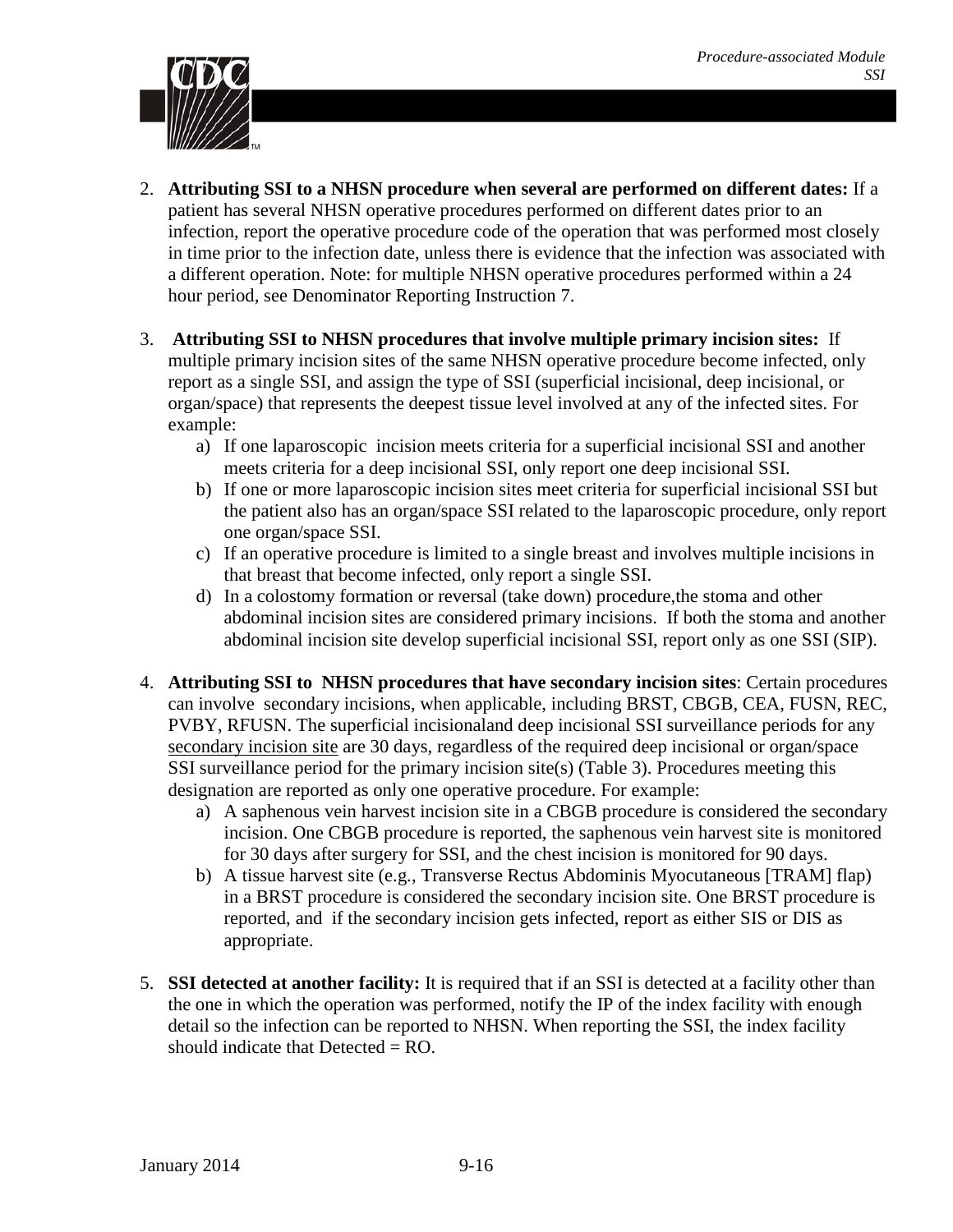

- 6. **SSI Attribution after Surgical Multiple types of NHSN procedures are performed during a single trip to the OR:** If more than one NHSN operative procedure category was performed through a single incision during a single trip to the operating room, attribute the SSI to the procedure that is thought to be associated with the infection. If it is not clear, as is often the case when the infection is an incisional SSI, use the NHSN Principal Operative Procedure Category Selection Lists [\(Table 5\)](#page-17-0) to select the operative procedure to which the SSI should be attributed. For example, if a patient develops SSI after a single trip to the OR in which both a COLO and SB were performed, and the source of the SSI is not apparent, assign the SSI to the COLO procedure.
- 7. **SSI following invasive manipulation/accession of the operative site:** If during the postoperative period the surgical site has an invasive manipulation/accession for diagnostic or therapeutic purposes (e.g., needle aspiration), and following this manipulation/accession an SSI develops, the infection is not attributed to the operation. This reporting instruction does NOT apply to closed manipulation (e.g., closed reduction of a dislocated hip after an orthopedic procedure). Invasive manipulation does not include wound packing, or changing of wound packing materials as part of postoperative care.
- 8. **Reporting instructions for specific post-operative infection scenarios:** As of 2014, an SSI that otherwise meets the NHSN definitions should be reported to NHSN without regard to postoperative accidents, falls, inappropriate showering or bathing practices, or other occurrences that may or may not be attributable to patients' intentional or unintentional postoperative actions. Also, SSI should also be reported regardless of the presence of certain skin conditions (e.g., dermatitis, blister, impetigo) that occur near an incision, and regardless of the possible occurrence of a "seeding" event from an unrelated procedure (e.g., dental work). This revised instruction concerning various postoperative circumstances is necessary to reduce subjectivity and data collection burden associated with because the previously exempted scenarios.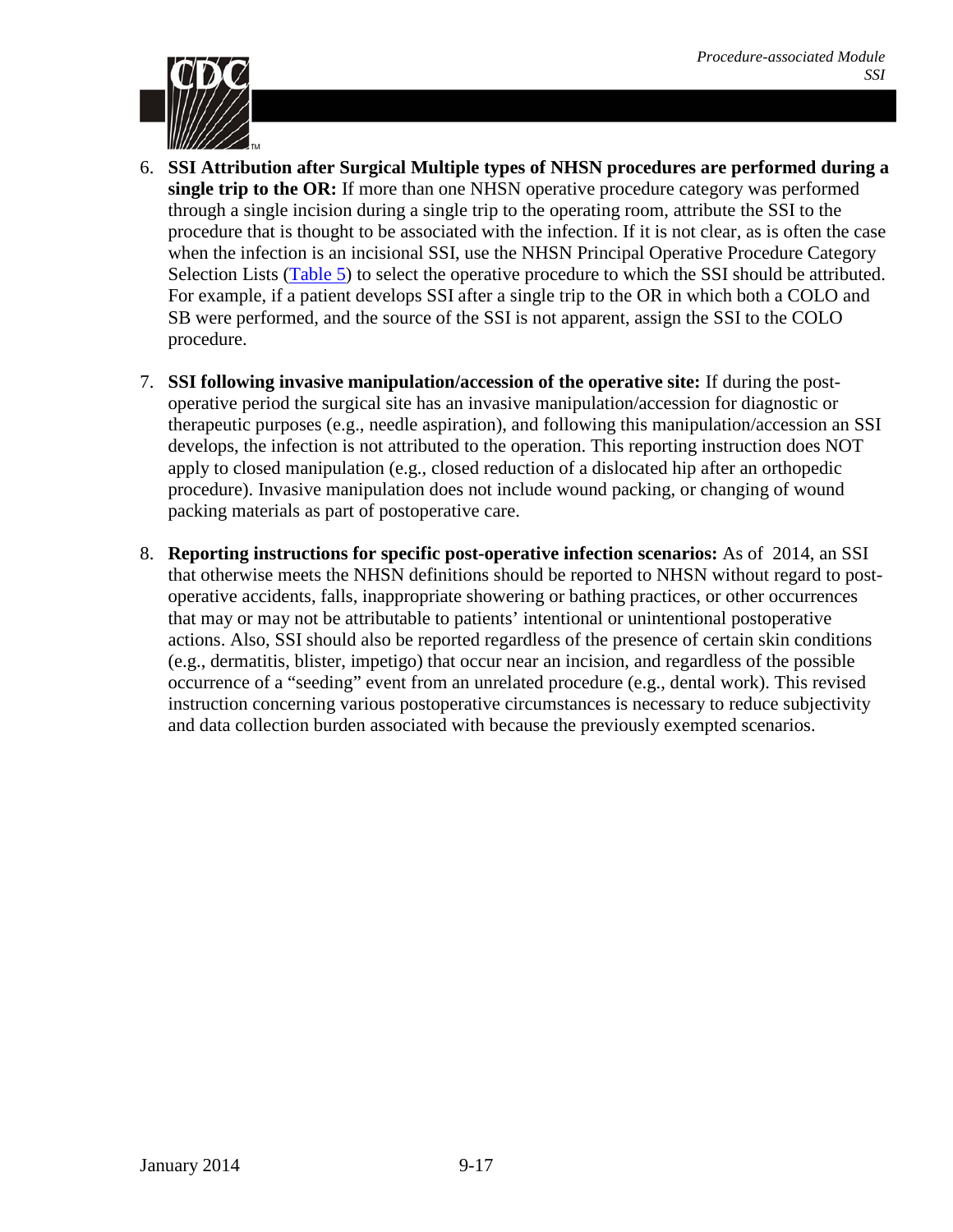

## <span id="page-17-0"></span>**Table 5.** *NHSN Principal Operative Procedure Category Selection Lists*

The following lists are derived from the operative procedures listed in **Table 1**. The categories with the highest risk of SSI are listed before those with lower risks.

| <b>Priority</b>         | Code         | <b>Abdominal Operations</b>                         |  |
|-------------------------|--------------|-----------------------------------------------------|--|
| $\mathbf{1}$            | <b>LTP</b>   | Liver transplant                                    |  |
| $\overline{2}$          | <b>COLO</b>  | Colon surgery                                       |  |
| $\overline{3}$          | <b>BILI</b>  | Bile duct, liver or pancreatic surgery              |  |
| $\overline{4}$          | SB           | Small bowel surgery                                 |  |
| $\overline{5}$          | <b>REC</b>   | Rectal surgery                                      |  |
| 6                       | <b>KTP</b>   | Kidney transplant                                   |  |
| $\overline{7}$          | <b>GAST</b>  | Gastric surgery                                     |  |
| $\overline{8}$          | <b>AAA</b>   | Abdominal aortic aneurysm repair                    |  |
| $\overline{9}$          | <b>HYST</b>  | Abdominal hysterectomy                              |  |
| 10                      | <b>CSEC</b>  | Cesarean section                                    |  |
| 11                      | <b>XLAP</b>  | Laparotomy                                          |  |
| 12                      | <b>APPY</b>  | Appendix surgery                                    |  |
| $\overline{13}$         | <b>HER</b>   | Herniorrhaphy                                       |  |
| 14                      | <b>NEPH</b>  | Kidney surgery                                      |  |
| $\overline{15}$         | <b>VHYS</b>  | Vaginal Hysterectomy                                |  |
| $\overline{16}$         | <b>SPLE</b>  | Spleen surgery                                      |  |
| 17                      | <b>CHOL</b>  | Gall bladder surgery                                |  |
| 18                      | <b>OVRY</b>  | Ovarian surgery                                     |  |
| <b>Priority</b>         | Code         | <b>Thoracic Operations</b>                          |  |
| $\mathbf{1}$            | <b>HTP</b>   | Heart transplant                                    |  |
| $\overline{2}$          | CBGB         | Coronary artery bypass graft with donor incision(s) |  |
| $\overline{\mathbf{3}}$ | <b>CBGC</b>  | Coronary artery bypass graft, chest incision only   |  |
| $\overline{4}$          | <b>CARD</b>  | Cardiac surgery                                     |  |
| $\overline{5}$          | <b>THOR</b>  | Thoracic surgery                                    |  |
| <b>Priority</b>         | Code         | <b>Neurosurgical (Brain/Spine) Operations</b>       |  |
| $\mathbf{1}$            | <b>VSHN</b>  | Ventricular shunt                                   |  |
| $\overline{2}$          | <b>RFUSN</b> | Refusion of spine                                   |  |
| $\overline{3}$          | <b>CRAN</b>  | Craniotomy                                          |  |
| $\overline{4}$          | <b>FUSN</b>  | Spinal fusion                                       |  |
| $\overline{5}$          | <b>LAM</b>   | Laminectomy                                         |  |
| <b>Priority</b>         | Code         | <b>Neck Operations</b>                              |  |
| $\mathbf{1}$            | <b>NECK</b>  | Neck surgery                                        |  |
| $\overline{2}$          | <b>THYR</b>  | Thyroid and or parathyroid surgery                  |  |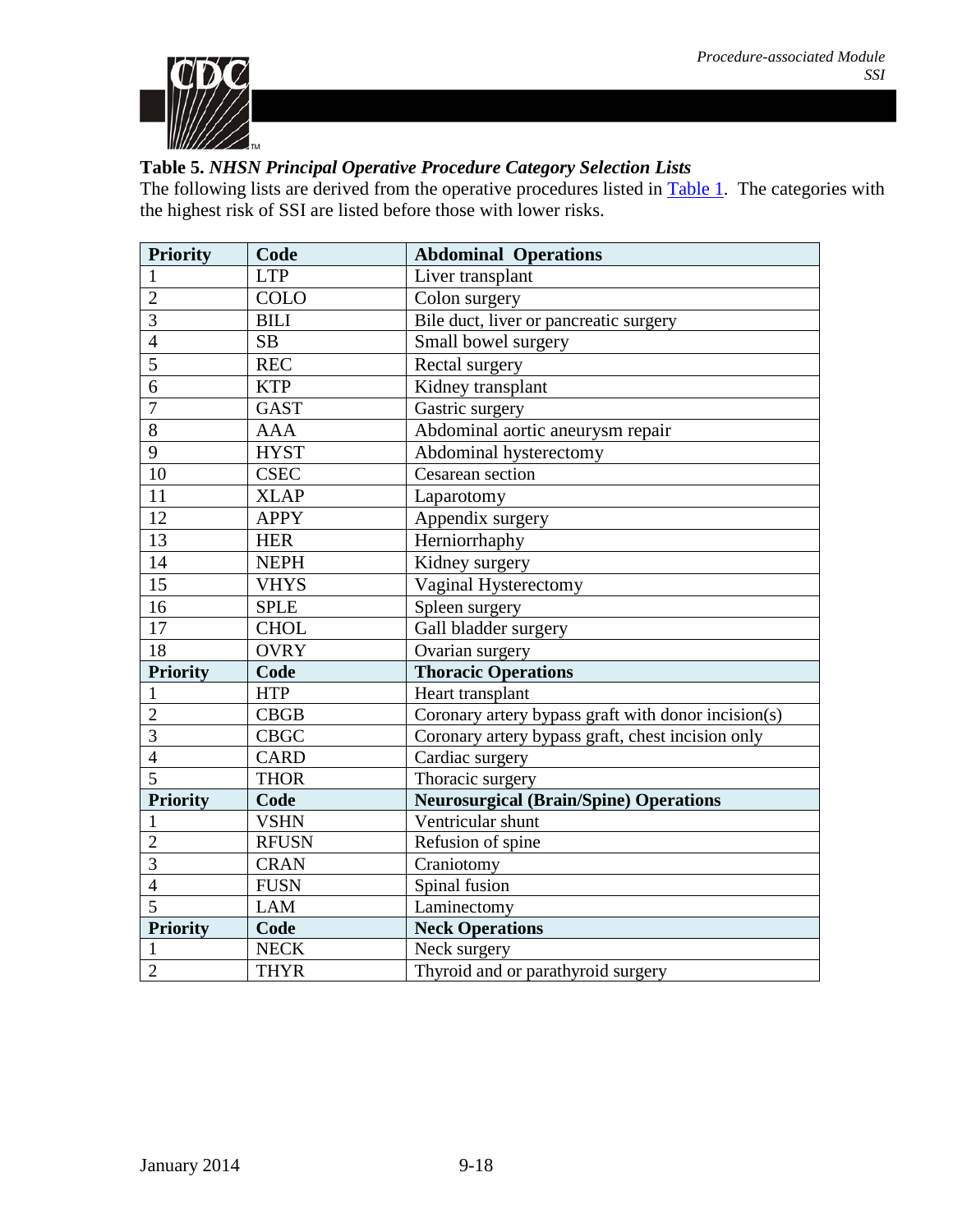

**Denominator Data:** For all patients having any of the procedures included in the NHSN Operative Procedure category(s) selected for surveillance during the month, complete the *[Denominator for](http://www.cdc.gov/nhsn/forms/57.121_DenomProc_BLANK.pdf)  [Procedure](http://www.cdc.gov/nhsn/forms/57.121_DenomProc_BLANK.pdf)* form. The data are collected individually for each operative procedure performed during the month specified on the *[Patient Safety Monthly Reporting](http://www.cdc.gov/nhsn/forms/57.106_PSReportPlan_BLANK.pdf) Plan*. The [Instructions for Completion](http://www.cdc.gov/nhsn/forms/instr/57_121.pdf)  [of the Denominator for Procedure](http://www.cdc.gov/nhsn/forms/instr/57_121.pdf) Form include brief instructions for collection and entry of each data element on the form.

## <span id="page-18-0"></span>**DENOMINATOR REPORTING INSTRUCTIONS:**

- 1. **Closure type**:As of 2014, incisional closure is NO LONGER a part of the NHSN operative procedure definition; all otherwise eligible procedures are included in the denominator reporting, regardless of closure type. The closure technique is entered for each denominator for procedure. Note: See December 2013 NHSN newsletter for interim reporting guidance.
- 2. **Wound class**: A wound class is not an exclusion for denominator reporting. If the procedure meets the definition of an NHSN operative procedure it should be reported in the denominator data regardless of wound class. NHSN will use the wound class for risk adjustment, as appropriate.
- 3. **Different operative procedure categories performed during same trip to the OR:** If procedures in more than one NHSN operative procedure category are performed during the same trip to the operating room through the same or different incisions, a *Denominator for Procedure* form is reported for each NHSN operative procedure category being monitored. For example, if a CARD and CBGC are done through the same incision, a *Denominator for Procedure* form is reported for each. In another example, if following a motor vehicle accident, a patient has an open reduction of fracture (FX) and splenectomy (SPLE) performed during the same trip to the operating room and both procedure categories are being monitored, complete a *Denominator for Procedure* form for each.

EXCEPTION: If a patient has both a CBGC and CBGB during the same trip to the operating room, report only as a CBGB. Only report as a CBGC when there is a chest incision only. CBGB and CBGC are never reported for the same patient for the same trip to the operating room. The time from chest incision to chest primary closure is reported as the duration of the procedure.

4. **Duration of the procedure when more than one category of NHSN operative procedure is done through the same incision:** If more than one NHSN operative procedure category is performed through the same incision during the same trip to the operating room, record the combined duration of all procedures, which is the time from procedure/surgery start time to procedure/surgery finish time. For example, if a CBGC and a CARD are performed on a patient during the same trip to the operating room, the time from start time to finish time is reported for both operative procedures.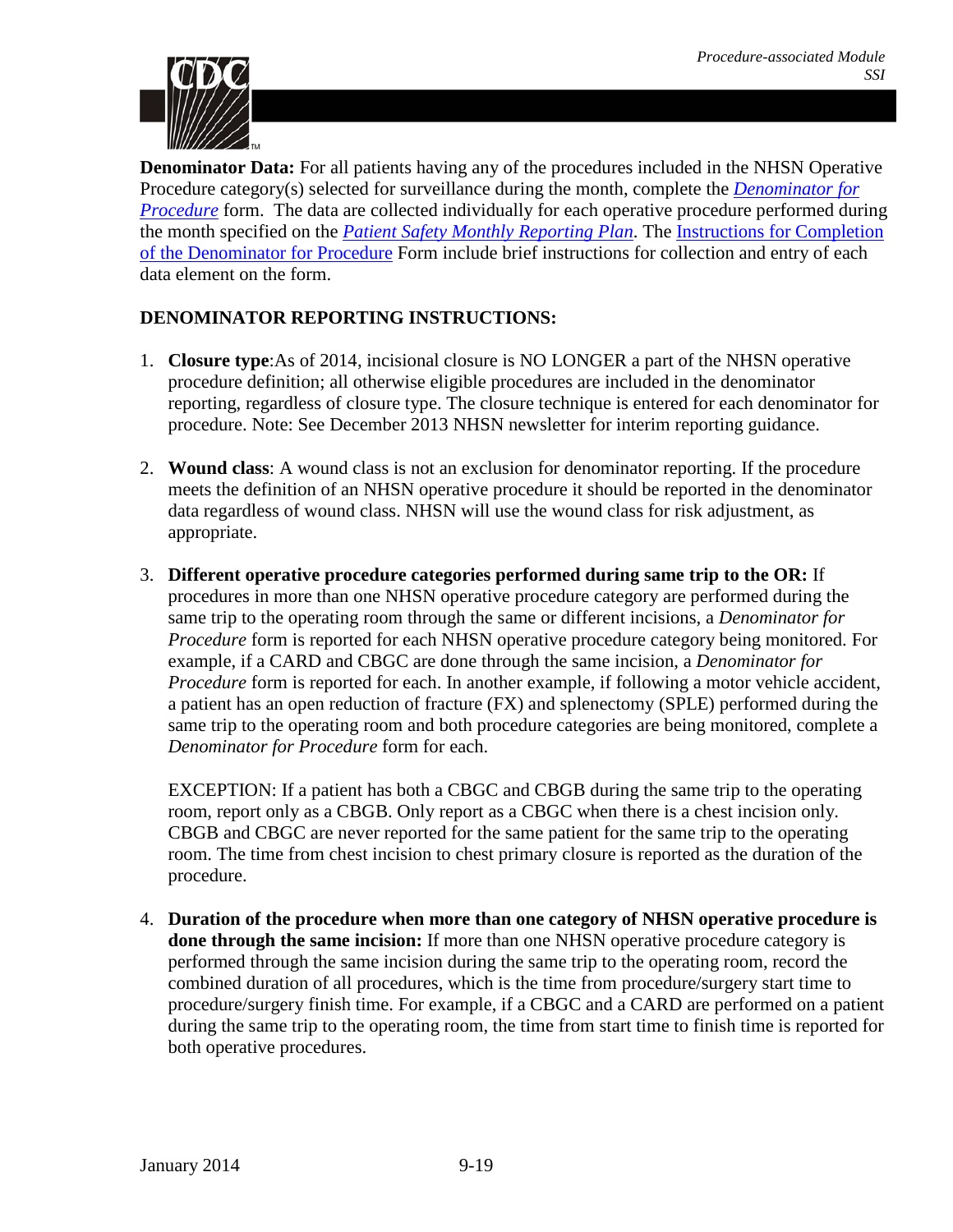

- 5. **Same operative procedure category but different ICD-9-CM codes during same trip to the OR:** If procedures of different ICD-9-CM codes from the same NHSN operative procedure category are performed through the same incision, record only one procedure for that category. For example, a facility is performing surveillance for CARD procedures. A patient undergoes a replacement of both the mitral and tricuspid valves (35.23 and 35.27, both CARD) during the same trip to the operating room. Complete one CARD *Denominator for Procedure* form because ICD-9-CM codes 35.23 and 35.27 fall in the same operative procedure category [CARD] (see [Table 1\)](#page-2-0).
- 6. **Bilateral procedures:** For operative procedures that can be performed bilaterally during same trip to operating room (e.g., KPRO, HPRO, BRST), two separate *Denominator for Procedure* forms are completed. To document the duration of the procedures, indicate the procedure/surgery start time to procedure/surgery finish time for each procedure separately or, alternatively, take the total time for both procedures and split it evenly between the two.
- 7. **More than one operative procedure through same incision within 24 hours:** If a patient goes to the operating room more than once during the same admission and another procedure of the same or different NHSN procedure category is performed through the same incision and the start time of the second procedure is within 24 hours of the finish time of the original operative incision, report only one *Denominator for Procedure* form for the original procedure, combining the durations for both procedures based on the procedure start times and finish times for both procedures. For example, a patient has a CBGB lasting 4 hours. He returns to the OR six hours later to correct a bleeding vessel (OTH). The second operation has a duration of 1.5 hours. Record the operative procedure as one CBGB and the duration of operation as 5 hour 30 minutes. If the wound class has changed, report the higher wound class. If the ASA class has changed, report the higher ASA class. Do not report an 'OTH' record.
- 8. **Patient expires in the OR:** If a patient expires in the operating room, do not complete a *Denominator for Procedure* form. This operative procedure is excluded from the denominator.
- 9. **Laparoscopic hysterectomy – HYST or VHYS:** When assigning the correct ICD-9-CM hysterectomy procedure code, a trained coder must determine what structures were detached and how they were detached based on the medical record documentation. The code assignment is based on the surgical technique or approach used for the detachment of those structures, not on the location of where the structures were physically removed from the patient's body. Therefore, a total laparoscopic HYST procedure will have detachment of the entire uterus and cervix from the surrounding supporting structures via the laparoscopic technique. A laparoscopically-assisted VHYS involves detachment of the uterus and upper supporting structures via laparoscope but the lower supporting structures and cervix are detached via vaginal incision.
- 10. **Incidental appendectomy - reporting instruction change:** Any appendectomy (APPY) should be reported regardless of whether it is incidental.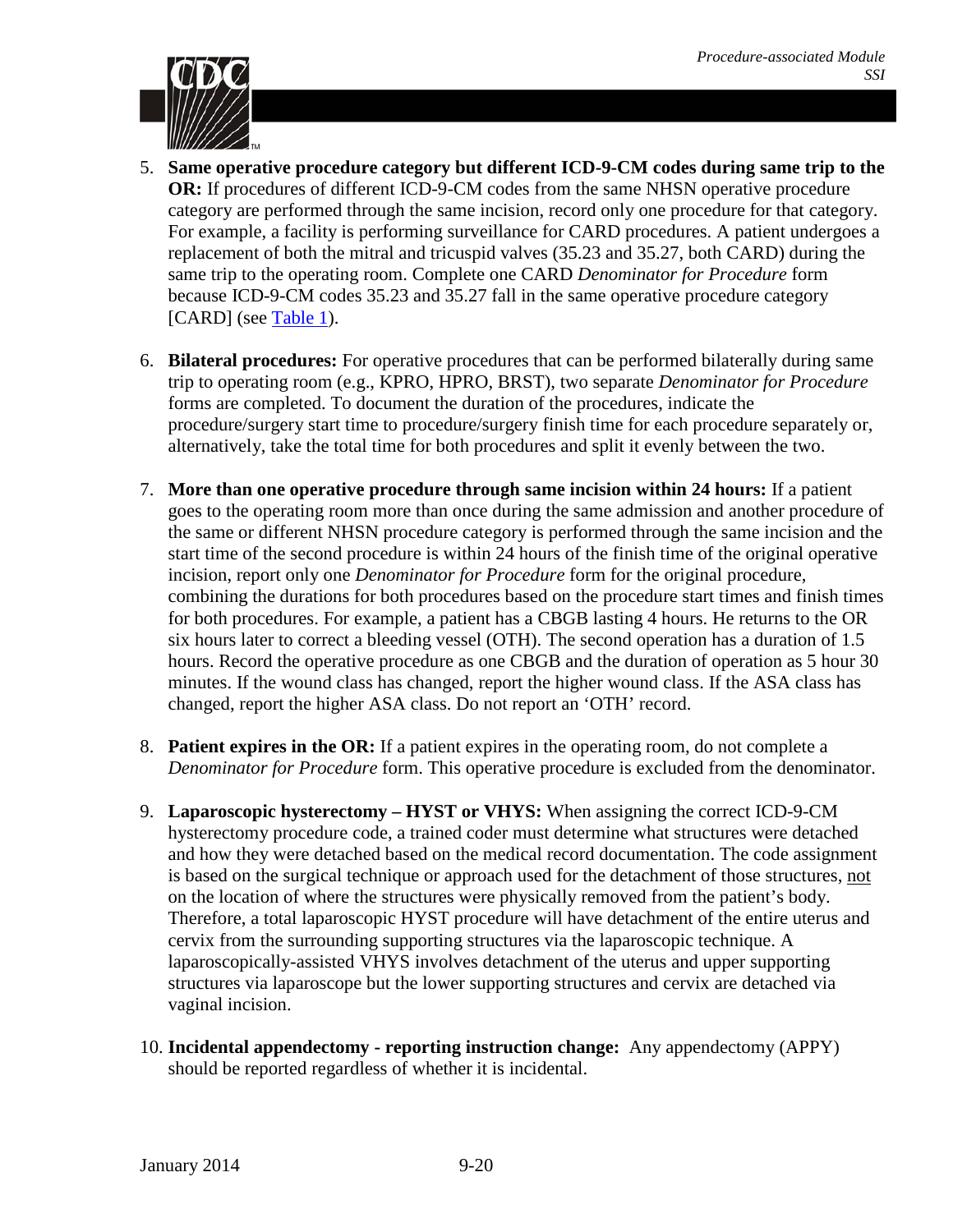

11. **XLAP – reporting instruction change:** Any exploratory laparotomy (XLAP) should be reported regardless of whether it results in a procedure from another category being performed.

**Data Analyses:** The Standardized Infection Ratio (SIR) is calculated by dividing the number of observed infections by the number of predicted infections. The number of predicted infections is calculated using SSI probabilities estimated from multivariate logistic regression models constructed from NHSN data during a baseline time period, which represents a standard population's SSI experience [\[3\]](#page-21-2).

There are three SSI SIR models available from NHSN, each briefly described in the table below.

| All SSI SIR Model   | Includes Superficial, Deep & Organ/Space SSIs<br>$\bullet$              |
|---------------------|-------------------------------------------------------------------------|
|                     | Superficial & Deep incisional SSIs limited to primary                   |
|                     | incisional SSIs only                                                    |
|                     | Includes SSIs identified on admission, readmission $\&$ via post-       |
|                     | discharge surveillance                                                  |
| Complex A/R SSI     | Includes only Deep incisional primary SSIs & Organ/Space                |
| Model               | <b>SSIs</b>                                                             |
|                     | Includes only SSIs identified on Admission/Readmission to<br>$\bullet$  |
|                     | facility where procedure was performed                                  |
|                     | Includes only inpatient procedures<br>$\bullet$                         |
|                     | Used for the National SIR Report, published annually<br>$\bullet$       |
| Complex 30-day SSI  | Includes only in-plan, inpatient COLO and HYST procedures<br>$\bullet$  |
| model (used for CMS | in adult patients (i.e., $\geq$ 18 years of age)                        |
| IPPS)               | Includes only deep incisional primary SSIs and organ/space<br>$\bullet$ |
|                     | SSIs with an event date within 30 days of the procedure                 |
|                     | Uses only age and ASA to determine risk                                 |
|                     | Used only for CMS IPPS reporting and for public reporting on            |
|                     | <b>Hospital Compare</b>                                                 |

**NOTE:** The SIR will be calculated only if the number of expected HAIs (numExp) is  $\geq 1$  to help enforce a minimum precision criterion .

**NOTE:** In the NHSN application, "predicted" is referred to as "expected".

**NOTE**: All of the SSI SIRs that utilize the 2006-2008 SSI baseline data will include only those procedures that were reported with a primary closure method.<sup>3</sup>

> $SIR = Observed (O) HAIs$ Expected (E) HAIs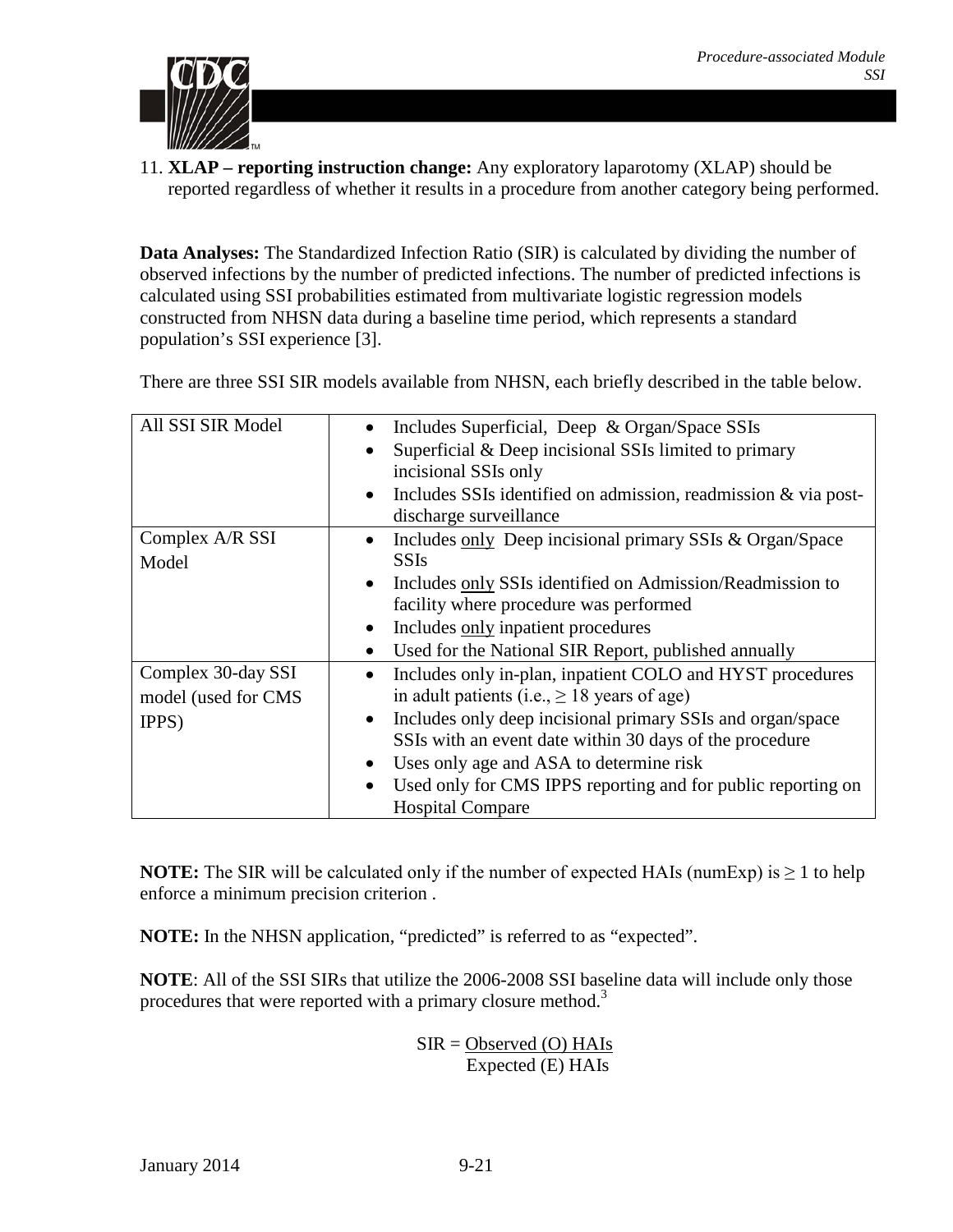

While the SSI SIR can be calculated for single procedure categories and for specific surgeons, the measure also allows you to summarize your data across multiple procedure categories while adjusting for differences in the estimated probability of infection among the patients included across the procedure categories. For example, you will be able to obtain one SSI SIR adjusting for all procedures reported. Alternatively, you can obtain one SSI SIR for all colon surgeries (COLO) only within your facility.

**NOTE:** SSIs will be included in the numerator of an SIR based on the date of procedure, not the date of event.

SSI rates per 100 operative procedures are calculated by dividing the number of SSIs by the number of specific operative procedures and multiplying the results by 100. SSIs will be included in the numerator of a rate based on the date of procedure, not the date of event. Using the advanced analysis feature of the NHSN application, SSI rate calculations can be performed separately for the different types of operative procedures and stratified by the basic risk index.

Descriptive analysis options of numerator and denominator data are available in the NHSN application, such as line listings, frequency tables, and bar and pie charts. SIRs and SSI rates and run charts are also available. Guides on using NHSN analysis features are available from: [http://www.cdc.gov/nhsn/PS-Analysis-resources/reference-guides.html.](http://www.cdc.gov/nhsn/PS-Analysis-resources/reference-guides.html)

### **REFERENCES**

<span id="page-21-0"></span>1. CDC. *Data from the National Hospital Discharge Survey*. 2010 [cited 2013 Dec 10]; Available from:

[http://www.cdc.gov/nchs/data/nhds/4procedures/2010pro\\_numberpercentage.pdf.](http://www.cdc.gov/nchs/data/nhds/4procedures/2010pro_numberpercentage.pdf)

- <span id="page-21-1"></span>2. Magill, S.S., et al., *Prevalence of healthcare-associated infections in acute care hospitals in Jacksonville, Florida.* Infect Control Hosp Epidemiol, 2012. **33**(3): p. 283-91.
- <span id="page-21-2"></span>3. Mu, Y., et al., *Improving risk-adjusted measures of surgical site infection for the national healthcare safety network.* Infect Control Hosp Epidemiol, 2011. **32**(10): p. 970-86.
- <span id="page-21-3"></span>4. Awad, S.S., *Adherence to surgical care improvement project measures and post-operative surgical site infections.* Surg Infect (Larchmt), 2012. **13**(4): p. 234-7.
- <span id="page-21-4"></span>5. Condon, R.E., et al., *Effectiveness of a surgical wound surveillance program.* Arch Surg, 1983. **118**(3): p. 303-7.
- <span id="page-21-5"></span>6. *Consensus paper on the surveillance of surgical wound infections. The Society for Hospital Epidemiology of America; The Association for Practitioners in Infection Control; The Centers for Disease Control; The Surgical Infection Society.* Infect Control Hosp Epidemiol, 1992. **13**(10): p. 599-605.
- <span id="page-21-6"></span>7. Haley, R.W., et al., *The efficacy of infection surveillance and control programs in preventing nosocomial infections in US hospitals.* Am J Epidemiol, 1985. **121**(2): p. 182- 205.
- <span id="page-21-7"></span>8. Mangram, A.J., et al., *Guideline for prevention of surgical site infection, 1999. Hospital Infection Control Practices Advisory Committee.* Infect Control Hosp Epidemiol, 1999. **20**(4): p. 250-78; quiz 279-80.